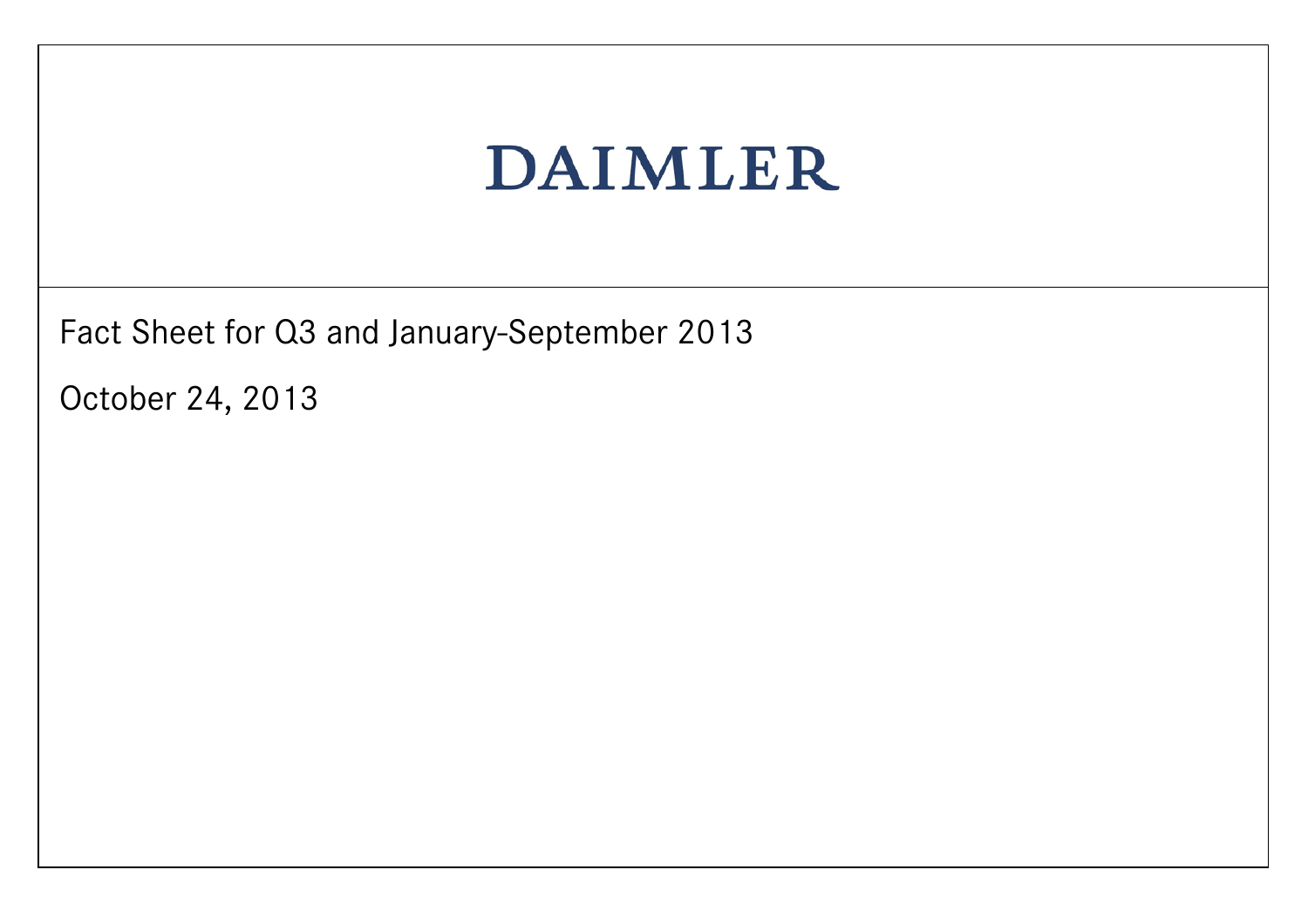### Contents

#### **Daimler Group**

| <b>Stock Market Information</b> |  |
|---------------------------------|--|
|---------------------------------|--|

Earnings and Financial Situation 4 - 13

#### **Information for Divisions**

| • Mercedes-Benz Cars         | $14 - 17$ |    |
|------------------------------|-----------|----|
| • Daimler Trucks             | $18 - 22$ |    |
| • Mercedes-Benz Vans         | $23 - 25$ |    |
| • Daimler Buses              | $26 - 27$ |    |
| • Daimler Financial Services |           | 28 |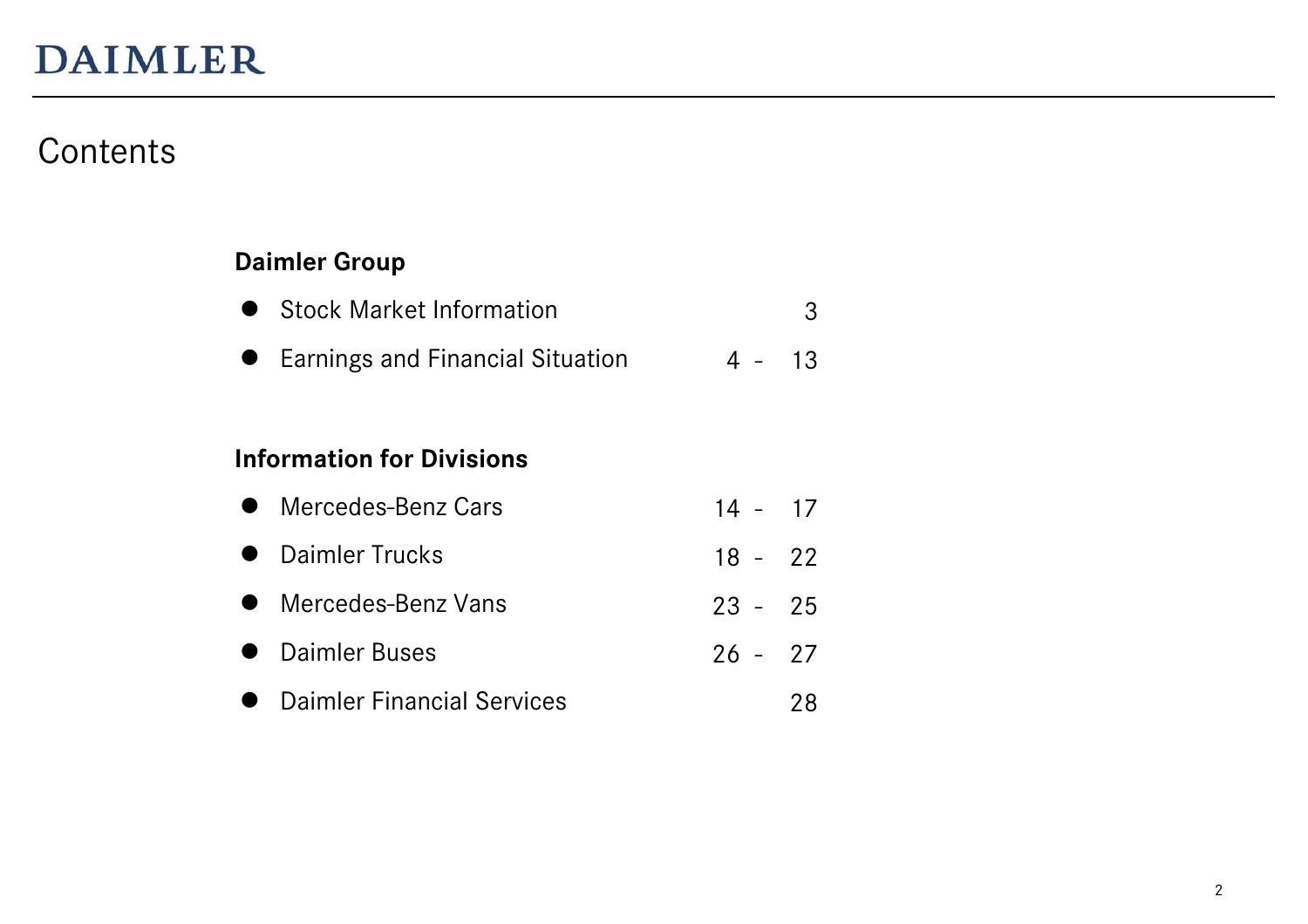### Stock Market Information

|                                                                               | 4th Quarter |         |         | 1st Quarter | 2nd Quarter |         |         | 3rd Quarter |        |         | January - September |        |
|-------------------------------------------------------------------------------|-------------|---------|---------|-------------|-------------|---------|---------|-------------|--------|---------|---------------------|--------|
|                                                                               | 2012        | 2011    | 2013    | 2012        | 2013        | 2012    | 2013    | 2012        | Change | 2013    | 2012                | Change |
| Earnings per share (in EUR)*                                                  |             |         |         |             |             |         |         |             |        |         |                     |        |
| basic                                                                         | 2.31        | 1.61    | 0.50    | 1.26        | 2.65        | 1.39    | 1.72    | 1.06        | $+62%$ | 4.87    | 3.71                | $+31%$ |
| diluted                                                                       | 2.31        | 1.61    | 0.50    | 1.26        | 2.65        | 1.39    | 1.72    | 1.06        | $+62%$ | 4.87    | 3.71                | $+31%$ |
| Average number of                                                             |             |         |         |             |             |         |         |             |        |         |                     |        |
| shares outstanding (in millions)                                              |             |         |         |             |             |         |         |             |        |         |                     |        |
| (adjusted for treasury stocks)                                                |             |         |         |             |             |         |         |             |        |         |                     |        |
| basic                                                                         | 1,067.4     | 1,066.3 | 1,067.7 | 1,066.4     | 1,068.4     | 1,066.4 | 1,069.4 | 1,067.0     | $+0\%$ | 1,068.5 | 1,066.6             | $+0\%$ |
| diluted                                                                       | 1,067.5     | 1,066.3 | 1,068.1 | 1,067.3     | 1,068.7     | 1,066.8 | 1,069.6 | 1,067.3     | $+0\%$ | 1,068.8 | 1,066.9             | $+0\%$ |
| Number of shares outstanding<br>(at period end, in millions)                  | 1,067.6     | 1,066.3 | 1,067.9 | 1,066.4     | 1,069.0     | 1,066.5 | 1,069.6 | 1,067.3     | $+0\%$ |         |                     |        |
| <b>Share price Frankfurt</b><br>(at period end, in EUR)                       | 41.32       | 33.92   | 42.45   | 45.21       | 46.49       | 35.35   | 57.62   | 37.67       | $+53%$ |         |                     |        |
| <b>Market capitalization Frankfurt</b><br>(at period end, in billions of EUR) | 44.11       | 36.17   | 45.33   | 48.21       | 49.70       | 37.70   | 61.63   | 40.20       | $+53%$ |         |                     |        |

\* The 2012 figures have been adjusted, primarily for effects arising from application of the amended version of IAS 19.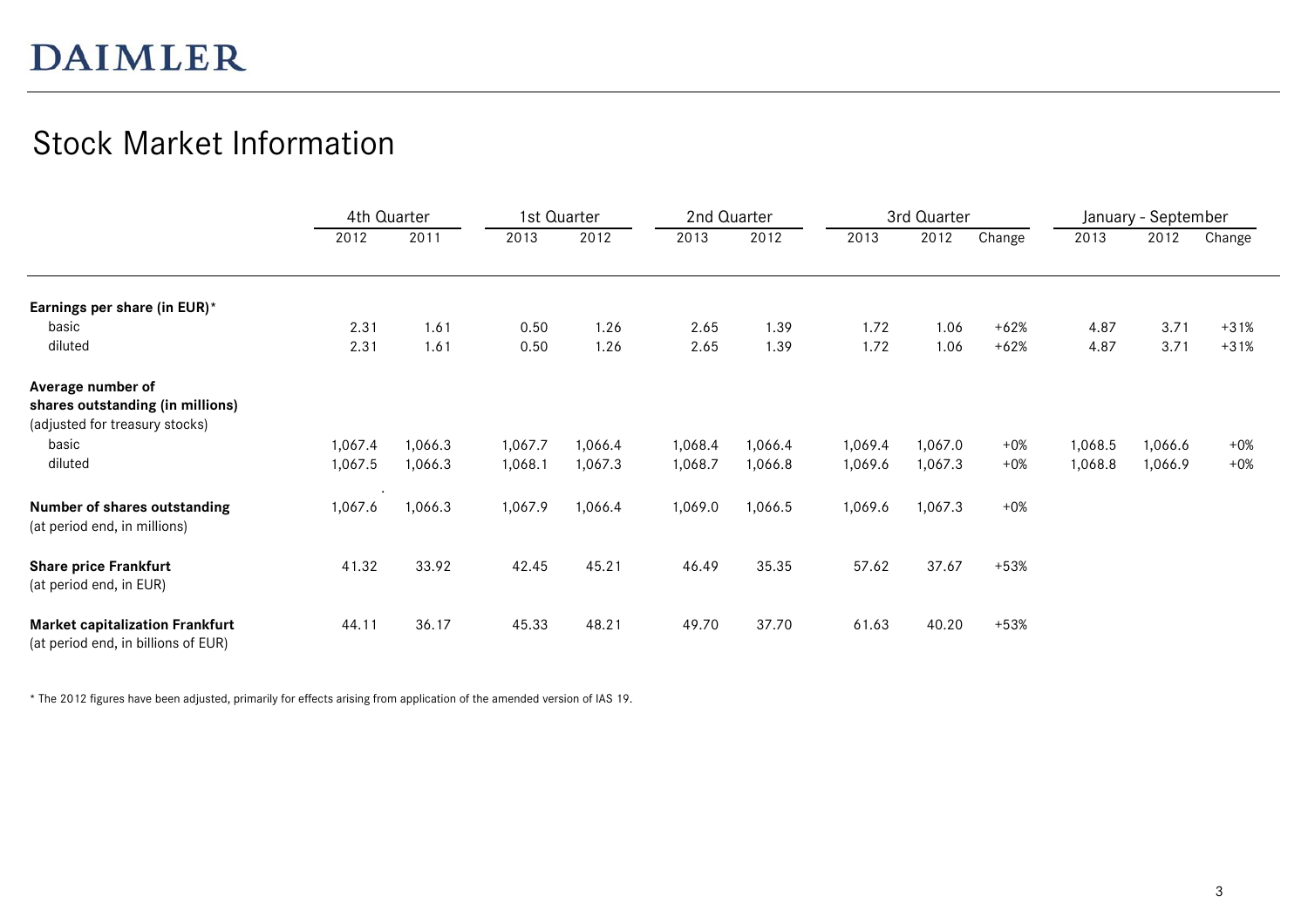### Key Figures and Ratios

| (in millions of EUR)                                                                                                                   |         | 4th Quarter |         | 1st Quarter |         | 2nd Quarter |         | 3rd Quarter |        |           | January - September |        |
|----------------------------------------------------------------------------------------------------------------------------------------|---------|-------------|---------|-------------|---------|-------------|---------|-------------|--------|-----------|---------------------|--------|
|                                                                                                                                        | 2012    | 2011        | 2013    | 2012        | 2013    | 2012        | 2013    | 2012        | Change | 2013      | 2012                | Change |
| Unit Sales (in units)                                                                                                                  | 597,041 | 596,203     | 501,600 | 502,086     | 605,823 | 570,343     | 594,874 | 528,559     | $+13%$ | 1,702,297 | ,600,988            | $+6%$  |
| Revenue                                                                                                                                | 29,830  | 29,066      | 26,102  | 27,011      | 29,692  | 28,884      | 30,099  | 28,572      | $+5%$  | 85,893    | 84,467              | $+2%$  |
| EBIT*                                                                                                                                  | 2,531   | 2,175       | 917     | 2,098       | 5,242   | 2,268       | 2,231   | 1,923       | $+16%$ | 8,390     | 6,289               | $+33%$ |
| Net profit (loss), Group*                                                                                                              | 2,602   | 1.785       | 564     | 1,425       | 4,583   | 1,565       | 1,897   | 1,238       | $+53%$ | 7,044     | 4,228               | $+67%$ |
| Profit (loss) attributable to<br>shareholders of Daimler AG*                                                                           | 2,469   | 1,715       | 536     | 1,347       | 2,834   | 1,477       | 1,836   | 1,135       | $+62%$ | 5,206     | 3,959               | $+31%$ |
| Depreciation and amortization<br>(including amortization on capitalized development<br>costs, excluding depreciation on leased assets) | 1,018   | 877         | 1,059   | 1,019       | 1,094   | 1,003       | 1,102   | 1,027       | $+7%$  | 3,255     | 3,049               | $+7%$  |
| <b>R&amp;D expenditure total</b>                                                                                                       | 1,452   | 1,621       | 1,332   | 1,380       | 1,348   | 1,381       | 1,288   | 1,431       | $-10%$ | 3,968     | 4,192               | $-5%$  |
| Expensed R&D costs                                                                                                                     | 1,053   | 1,247       | 1,013   | 1.041       | 993     | 1.033       | 993     | 1.052       | $-6%$  | 2,999     | 3,126               | $-4%$  |
| Capitalized development costs                                                                                                          | 399     | 374         | 319     | 339         | 355     | 348         | 295     | 379         | $-22%$ | 969       | 1,066               | -9%    |
| Amortization on capitalized<br>development costs                                                                                       | 251     | 234         | 256     | 243         | 278     | 241         | 298     | 247         | $+21%$ | 832       | 731                 | $+14%$ |
| Capital expenditure<br>(Property, plant & equipment)                                                                                   | 1,454   | 1,381       | 1,058   | 1,042       | 1,037   | 1,310       | 1,126   | 1,021       | $+10%$ | 3,221     | 3,373               | $-5%$  |

\* The 2012 figures have been adjusted, primarily for effects arising from application of the amended version of IAS 19.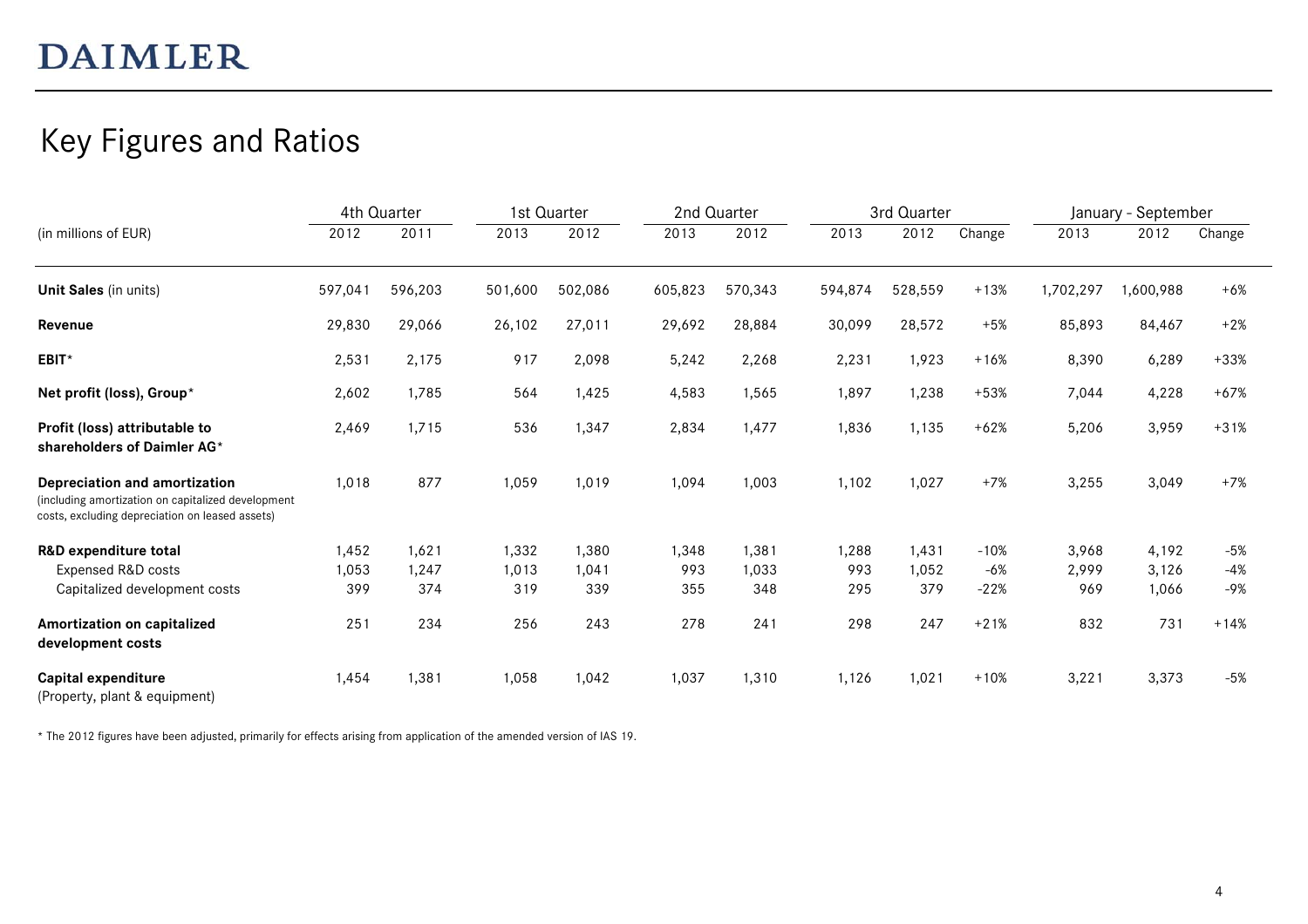### Free Cash Flow and Net Liquidity of the Industrial Business

|                                                        | 4th Quarter |        |             | 1st Quarter | 2nd Quarter |          |             | 3rd Quarter |        |          | January - September |         |
|--------------------------------------------------------|-------------|--------|-------------|-------------|-------------|----------|-------------|-------------|--------|----------|---------------------|---------|
| (in millions of EUR)                                   | 2012        | 2011   | 2013        | 2012        | 2013        | 2012     | 2013        | 2012        | Change | 2013     | 2012                | Change  |
| <b>Net liquidity</b><br>at the beginning of the period | 8,207       | 10,442 | 11,508      | 11,981      | 10,019      | 10,093   | 11,326      | 8,438       | $+34%$ | 11,508   | 11,981              | -4%     |
| Free cash flow                                         | 2,633       | 1,150  | $-1,152$    | $-1,977$    | 3,454       | 1,005    | 1,577       | $-209$      |        | 3,879    | $-1,181$            |         |
| thereof: working capital*                              | 1,252       | 180    | $-447$      | $-1,998$    | $-177$      | 758      | $-42$       | -786        |        | $-666$   | $-2,026$            |         |
| Other                                                  | 668         | 389    | $-337$      | 89          | $-2,147$    | $-2,660$ | $-326$      | $-22$       |        | $-2,810$ | $-2,593$            | $\cdot$ |
| thereof: dividends Daimler AG                          | 0           | 0      | $\mathbf 0$ | 0           | $-2,349$    | $-2,346$ | $\mathbf 0$ | 0           |        | $-2,349$ | $-2,346$            |         |
| <b>Net liquidity</b><br>at the end of the period       | 11,508      | 11,981 | 10,019      | 10,093      | 11,326      | 8,438    | 12,577      | 8,207       | $+53%$ | 12,577   | 8,207               | $+53%$  |

\* Inventories, trade receivables and trade payables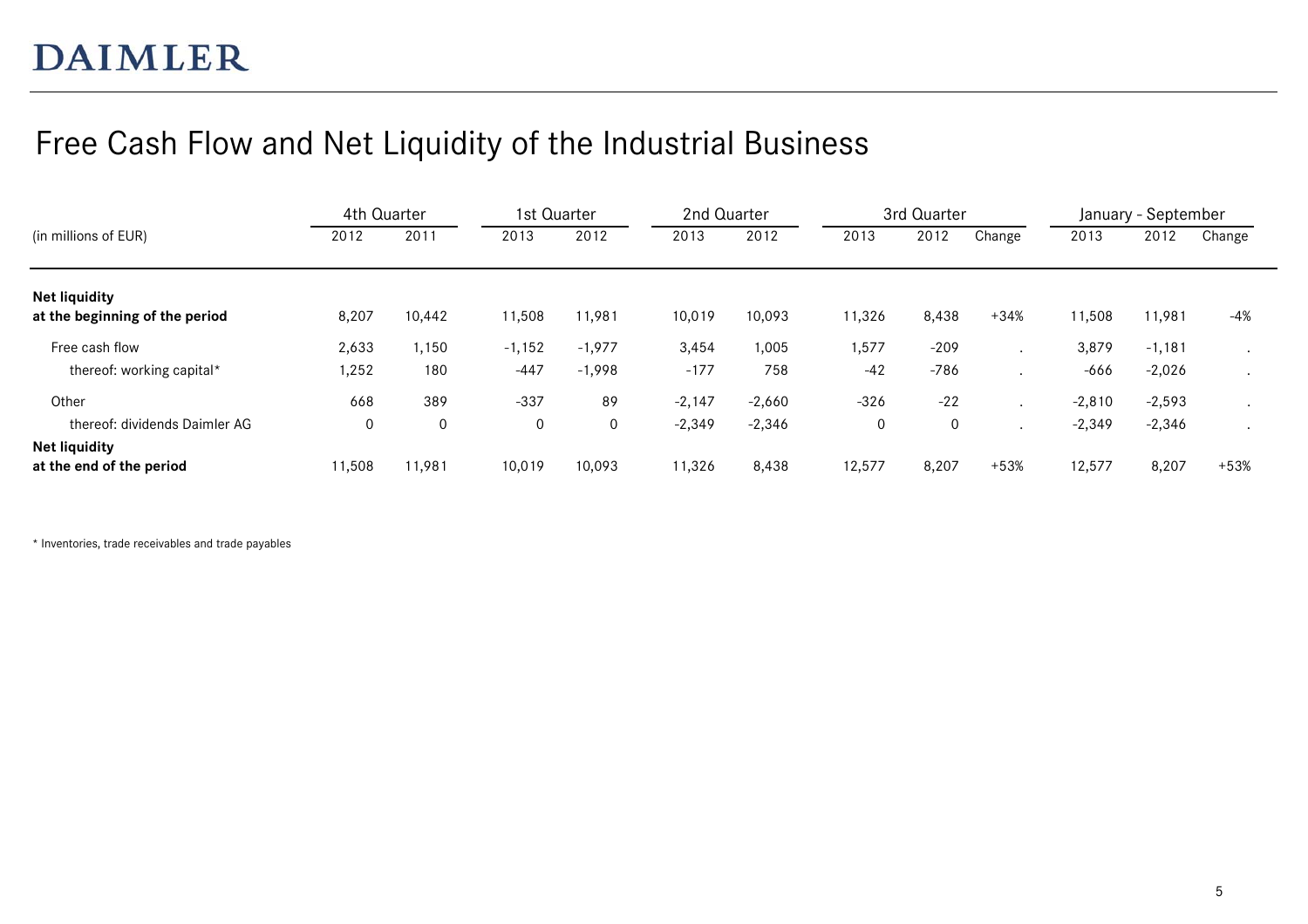# Liquidity

|                                         | 4th Quarter |           |           | 1st Quarter | 2nd Quarter |           |           | 3rd Quarter |                      |           | End of    |        |
|-----------------------------------------|-------------|-----------|-----------|-------------|-------------|-----------|-----------|-------------|----------------------|-----------|-----------|--------|
| (in millions of EUR)                    | 2012        | 2011      | 2013      | 2012        | 2013        | 2012      | 2013      | 2012        | Change               | Q3 2013   | 2012      | Change |
| <b>Group liquidity</b>                  |             |           |           |             |             |           |           |             |                      |           |           |        |
| Cash and cash equivalents               | 10,996      | 9,576     | 11,355    | 11,837      | 11,607      | 12,094    | 10,615    | 12,279      | $-14%$               | 10,615    | 10,996    | $-3%$  |
| Marketable securities and term deposits | 5,598       | 2,281     | 6,331     | 1,723       | 7,263       | 2,504     | 7,219     | 4,023       | +79%                 | 7,219     | 5,598     | $+29%$ |
| <b>Gross liquidity</b>                  | 16,594      | 11,857    | 17,686    | 13,560      | 18,870      | 14,598    | 17,834    | 16,302      | $+9%$                | 17,834    | 16,594    | $+7%$  |
| Financing liabilities (nominal)         | -75,586     | -62,536   | $-78,512$ | $-65,507$   | $-78,262$   | $-72,367$ | $-76,239$ | $-75,591$   | $\ddot{\phantom{0}}$ | $-76,239$ | -75,586   |        |
| Net debt                                | $-58,992$   | $-50,679$ | $-60,826$ | $-51,947$   | $-59,392$   | $-57,769$ | $-58,405$ | $-59,289$   | $\ddot{\phantom{0}}$ | $-58,405$ | $-58,992$ |        |
| Liquidity of the industrial business    |             |           |           |             |             |           |           |             |                      |           |           |        |
| Cash and cash equivalents               | 9,887       | 8,908     | 10,348    | 10,862      | 10,691      | 11,081    | 9,862     | 11,057      | $-11%$               | 9,862     | 9,887     | $-0%$  |
| Marketable securities and term deposits | 3,841       | 1,171     | 4,284     | 559         | 5,452       | 811       | 5,523     | 2,305       | $+140%$              | 5,523     | 3,841     | $+44%$ |
| <b>Gross liquidity</b>                  | 13,728      | 10,079    | 14,632    | 11,421      | 16,143      | 11,892    | 15,385    | 13,362      | $+15%$               | 15,385    | 13,728    | $+12%$ |
| Financing liabilities (nominal)         | $-2,220$    | 1,902     | $-4,613$  | $-1,328$    | $-4, 817$   | $-3,454$  | $-2,808$  | $-5,155$    |                      | $-2,808$  | $-2,220$  |        |
| <b>Net liquidity</b>                    | 11,508      | 11,981    | 10,019    | 10,093      | 11,326      | 8,438     | 12,577    | 8,207       | $+53%$               | 12,577    | 11,508    | $+9%$  |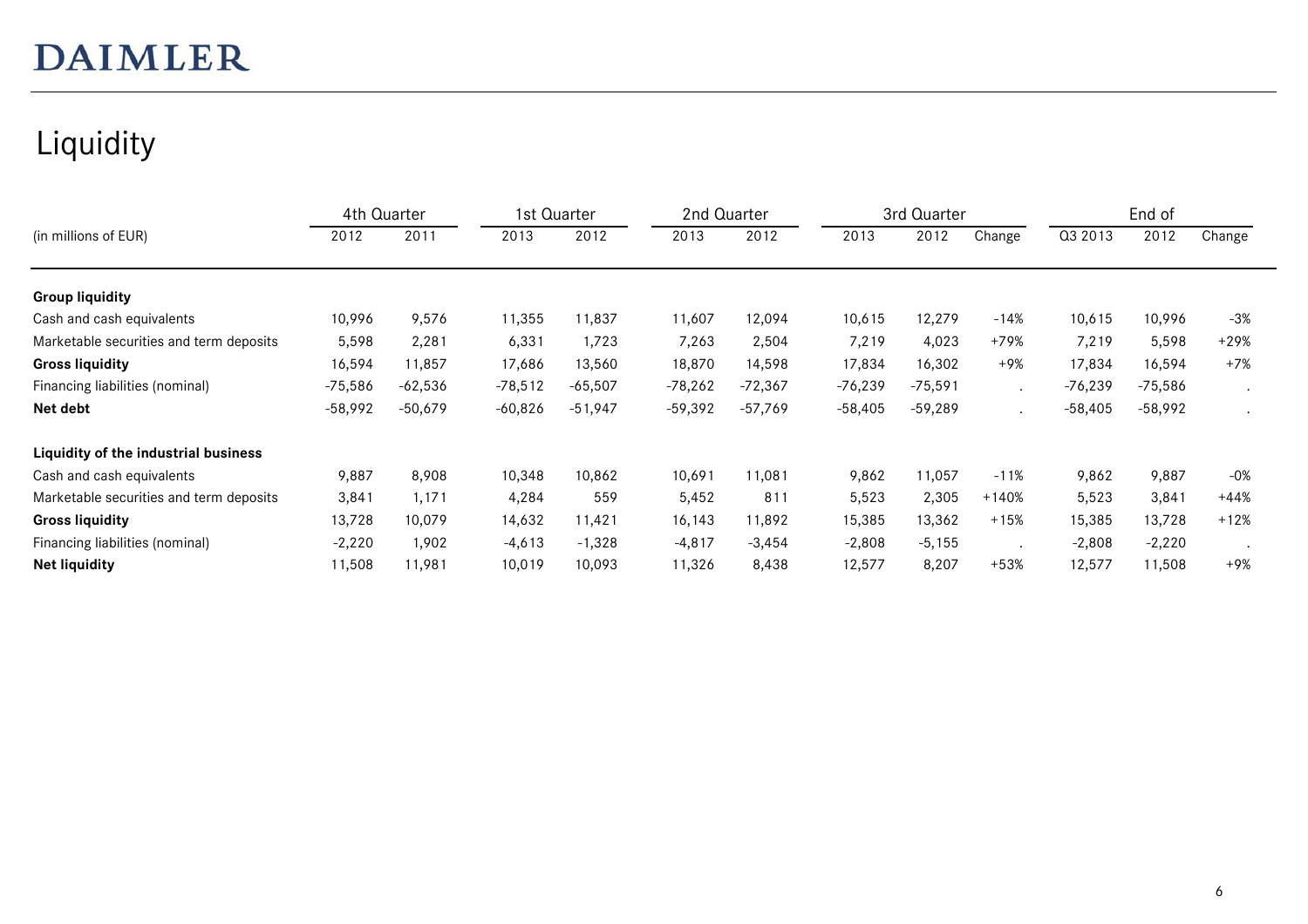### Pension and Health-Care Benefits\*

|                             |         | 4th Quarter |         | 1st Quarter | 2nd Quarter |         |         | 3rd Quarter |        |         | End of  |         |
|-----------------------------|---------|-------------|---------|-------------|-------------|---------|---------|-------------|--------|---------|---------|---------|
| (in billions of EUR)        | 2012    | 2011        | 2013    | 2012        | 2013        | 2012    | 2013    | 2012        | Change | Q3 2013 | 2012    | Change  |
|                             |         |             |         |             |             |         |         |             |        |         |         |         |
| <b>Pension benefits</b>     |         |             |         |             |             |         |         |             |        |         |         |         |
| Benefit obligations         | $-23.9$ | $-19.1$     | $-24.0$ | $-19.8$     | $-23.5$     | $-20.2$ | $-23.6$ | $-22.2$     |        | $-23.6$ | $-23.9$ | $\cdot$ |
| Plan assets                 | 14.2    | 12.6        | 14.3    | 12.9        | 13.9        | 12.9    | 14.1    | 13.3        | $+6%$  | 14.1    | 14.2    | $-1%$   |
| Funded status               | $-9.7$  | $-6.5$      | $-9.7$  | $-6.9$      | $-9.6$      | $-7.3$  | $-9.5$  | $-8.9$      |        | $-9.5$  | $-9.7$  | $\cdot$ |
| <b>Health-care benefits</b> |         |             |         |             |             |         |         |             |        |         |         |         |
| Benefit obligations         | $-1.5$  | $-1.4$      | $-1.5$  | $-1.3$      | $-1.4$      | $-1.4$  | $-1.3$  | $-1.4$      |        | $-1.3$  | $-1.5$  |         |
| Plan assets                 | 0.0     | 0.0         | 0.0     | 0.0         | 0.0         | 0.0     | 0.0     | 0.0         |        | 0.0     | 0.0     |         |
| Reimbursement Medicare Act  | 0.2     | 0.2         | 0.2     | 0.1         | 0.1         | 0.1     | 0.1     | 0.1         | $+0\%$ | 0.1     | 0.2     | $-50%$  |
| Funded status               | $-1.3$  | $-1.2$      | $-1.3$  | $-1.2$      | $-1.3$      | $-1.3$  | $-1.2$  | $-1.3$      |        | $-1.2$  | $-1.3$  |         |

\* The 2012 figures have been adjusted, primarily for effects arising from application of the amended version of IAS 19.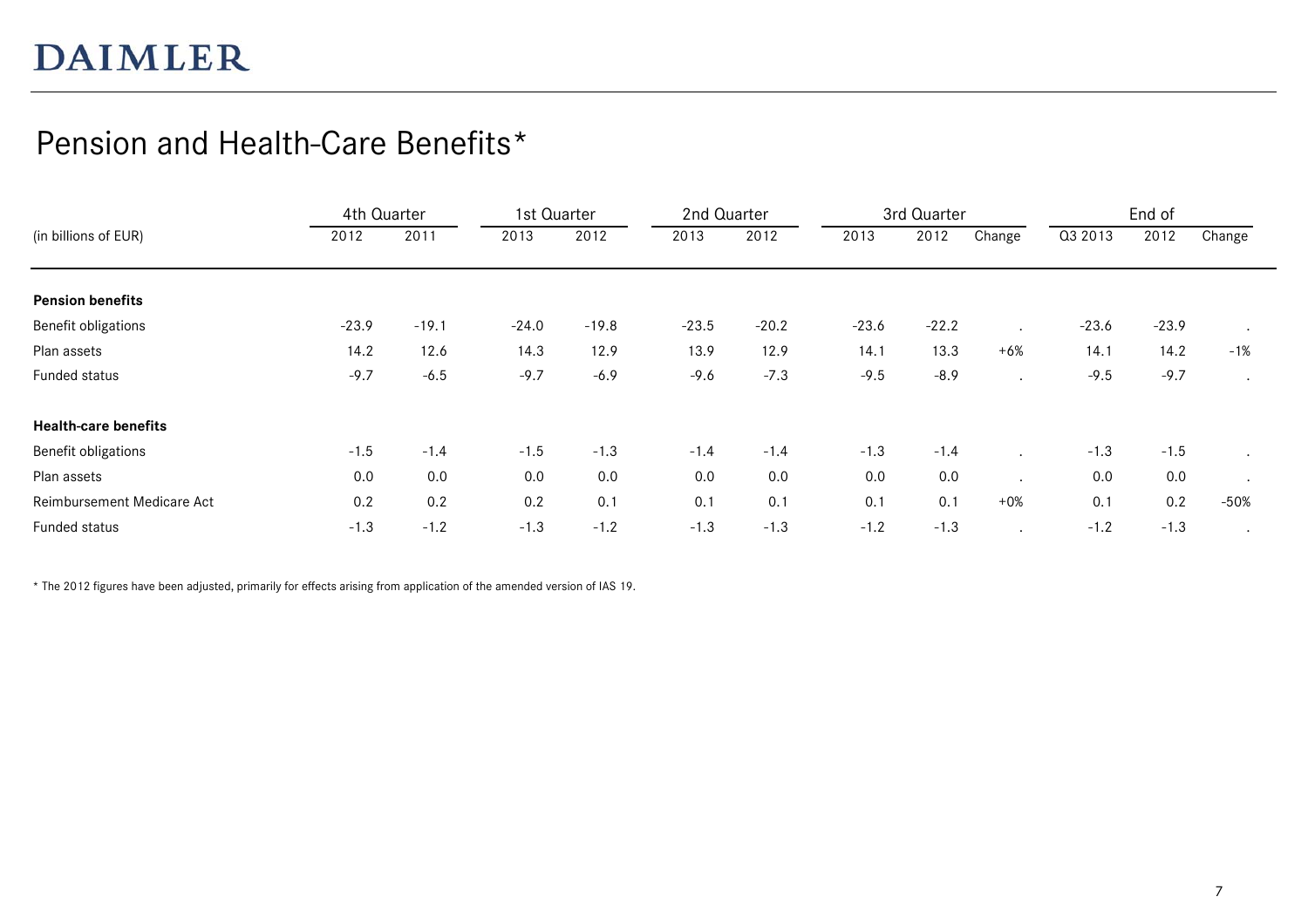### Unit Sales

|                           | 4th Quarter |         |         | 1st Quarter |         | 2nd Quarter |         | 3rd Quarter |        |           | January - September |        |
|---------------------------|-------------|---------|---------|-------------|---------|-------------|---------|-------------|--------|-----------|---------------------|--------|
| (in units)                | 2012        | 2011    | 2013    | 2012        | 2013    | 2012        | 2013    | 2012        | Change | 2013      | 2012                | Change |
|                           |             |         |         |             |         |             |         |             |        |           |                     |        |
| <b>Mercedes-Benz Cars</b> | 397,464     | 375,900 | 341,511 | 338,303     | 404,711 | 370,384     | 395,446 | 345,418     | $+14%$ | 1,141,668 | 1,054,105           | $+8%$  |
| <b>Daimler Trucks</b>     | 112,931     | 129,404 | 101,433 | 107,664     | 123,763 | 122,217     | 124,465 | 119,142     | $+4%$  | 349,661   | 349,023             | $+0\%$ |
| <b>Mercedes-Benz Vans</b> | 76,129      | 78,668  | 52,623  | 51,223      | 69,436  | 69,324      | 65,314  | 55,742      | $+17%$ | 187,373   | 176,289             | $+6%$  |
| <b>Daimler Buses</b>      | 10,517      | 12,231  | 6,033   | 4,896       | 7,913   | 8,418       | 9,649   | 8,257       | $+17%$ | 23,595    | 21,571              | +9%    |
| <b>Daimler Group</b>      | 597,041     | 596,203 | 501,600 | 502,086     | 605,823 | 570,343     | 594,874 | 528,559     | $+13%$ | 1,702,297 | 1,600,988           | $+6%$  |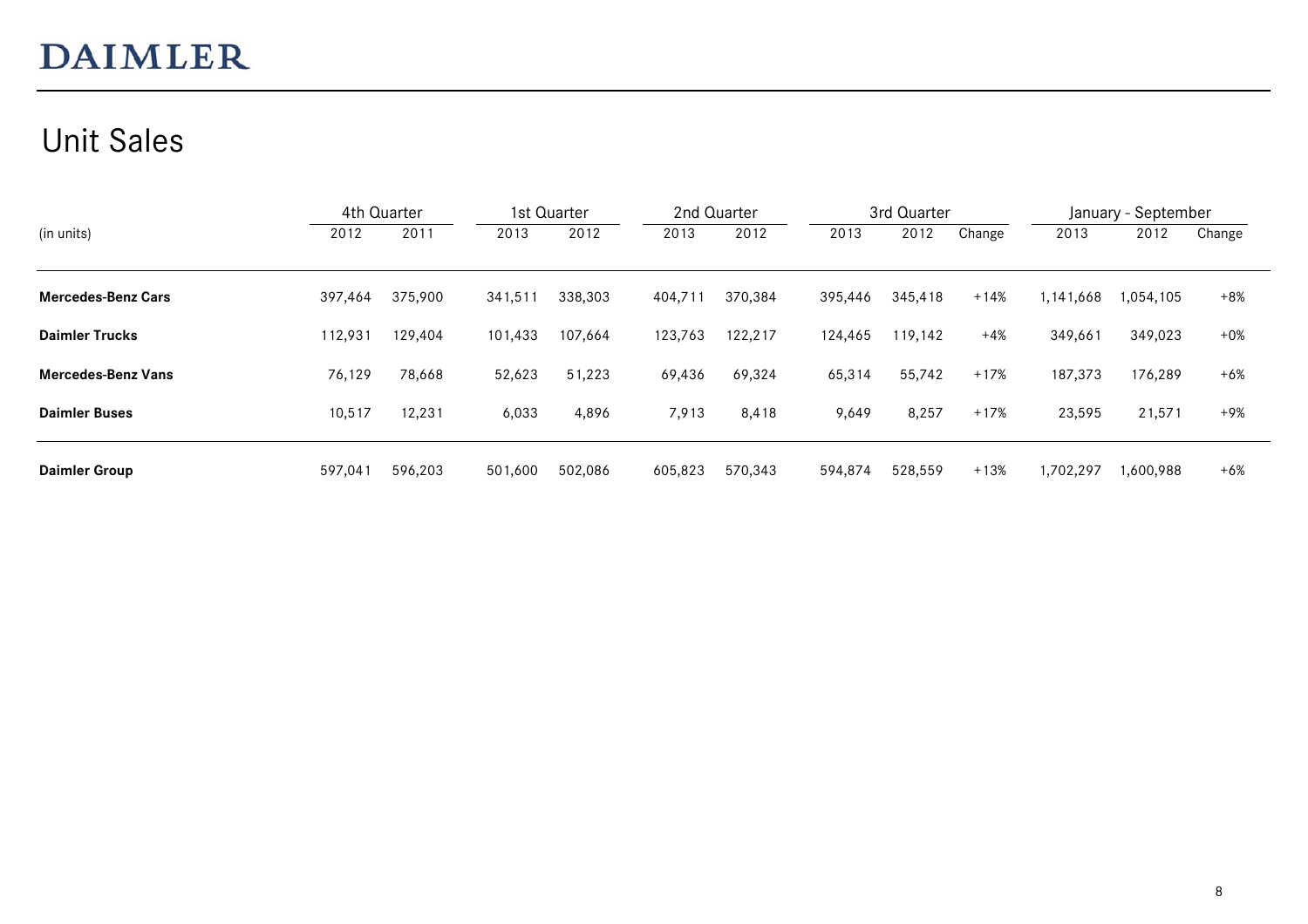### Production Volume

|                           |         | 4th Quarter |         | 1st Quarter |         | 2nd Quarter |         | 3rd Quarter |        |           | January - September |        |
|---------------------------|---------|-------------|---------|-------------|---------|-------------|---------|-------------|--------|-----------|---------------------|--------|
| (in units)                | 2012    | 2011        | 2013    | 2012        | 2013    | 2012        | 2013    | 2012        | Change | 2013      | 2012                | Change |
| <b>Mercedes-Benz Cars</b> | 368,864 | 367,049     | 374,041 | 364,009     | 412,009 | 355,578     | 391,934 | 367.199     | $+7%$  | 1,177,984 | 1,086,786           | $+8%$  |
| <b>Daimler Trucks</b>     | 96,253  | 121,547     | 111,150 | 114,563     | 127,401 | 120,914     | 128,289 | 118,892     | $+8%$  | 366,840   | 354,369             | +4%    |
| <b>Mercedes-Benz Vans</b> | 71,568  | 71,154      | 63,169  | 62,974      | 72,811  | 67,795      | 62,843  | 55,159      | $+14%$ | 198,823   | 185,928             | $+7%$  |
| <b>Daimler Buses</b>      | 7,935   | 10,810      | 7,358   | 6,370       | 9,269   | 7,872       | 9,488   | 9,207       | $+3%$  | 26,115    | 23,449              | $+11%$ |
| <b>Daimler Group</b>      | 544,620 | 570,560     | 555,718 | 547,916     | 621,490 | 552,159     | 592,554 | 550,457     | $+8%$  | 1,769,762 | 1,650,532           | $+7%$  |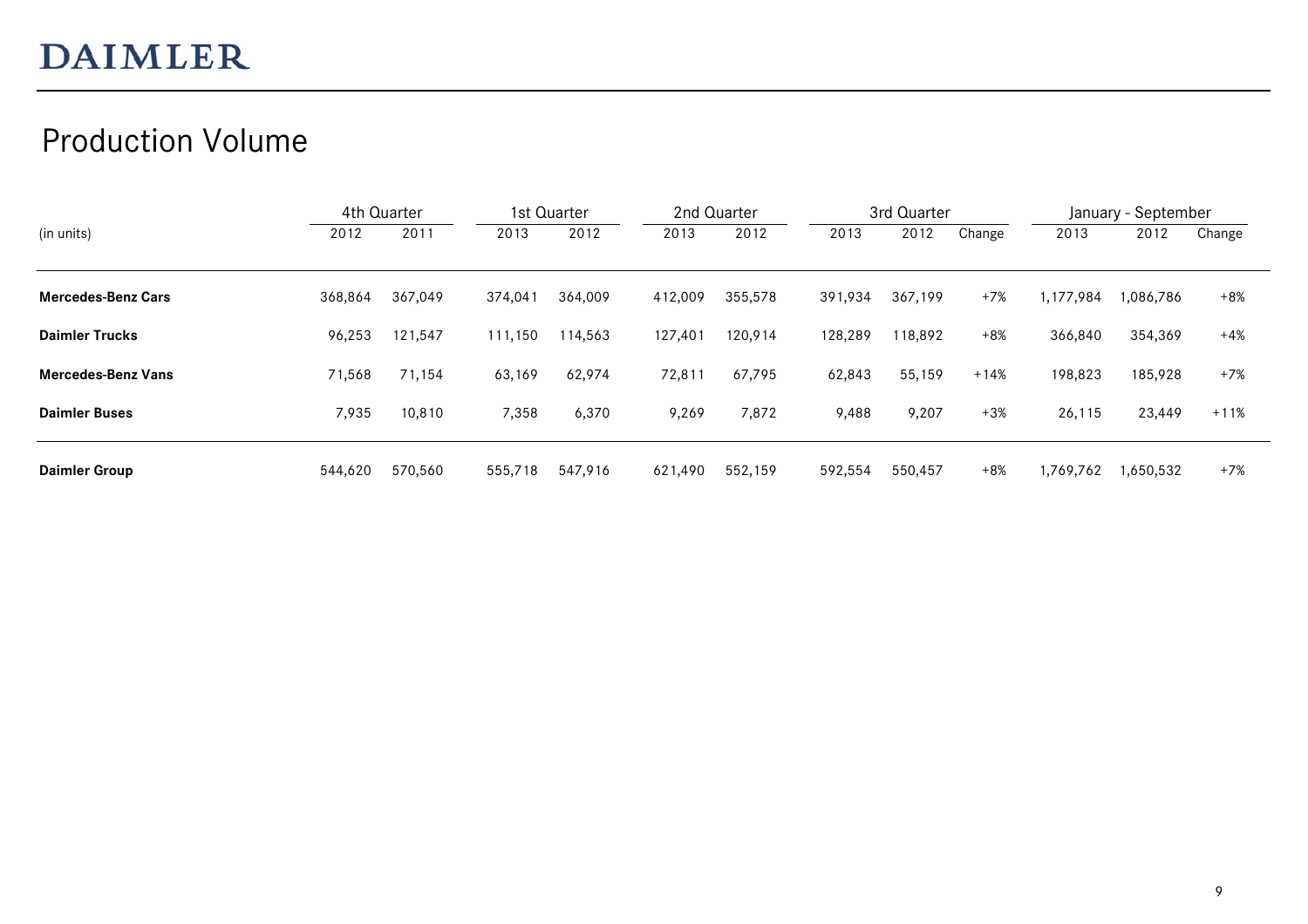#### Revenue

| (in millions of EUR)              | 4th Quarter |          | 1st Quarter |          | 2nd Quarter |          |          | 3rd Quarter |                      |          | January - September |        |
|-----------------------------------|-------------|----------|-------------|----------|-------------|----------|----------|-------------|----------------------|----------|---------------------|--------|
|                                   | 2012        | 2011     | 2013        | 2012     | 2013        | 2012     | 2013     | 2012        | Change               | 2013     | 2012                | Change |
|                                   |             |          |             |          |             |          |          |             |                      |          |                     |        |
| <b>Mercedes-Benz Cars</b>         | 16, 121     | 15,077   | 14,110      | 14,937   | 16,324      | 15,364   | 16,521   | 15,238      | $+8%$                | 46,955   | 45,539              | $+3\%$ |
| <b>Daimler Trucks</b>             | 7,782       | 8,242    | 7,024       | 7,383    | 7,965       | 8,129    | 7,982    | 8,095       | $-1%$                | 22,971   | 23,607              | $-3%$  |
| <b>Mercedes-Benz Vans</b>         | 2,478       | 2,737    | 1,986       | 2,088    | 2,434       | 2,420    | 2,253    | 2,084       | $+8%$                | 6,673    | 6,592               | $+1%$  |
| <b>Daimler Buses</b>              | 1,232       | 1,380    | 751         | 730      | 934         | 1,016    | 1,127    | 951         | $+19%$               | 2,812    | 2,697               | $+4%$  |
| <b>Daimler Financial Services</b> | 3,626       | 3,133    | 3,577       | 3,140    | 3,548       | 3,260    | 3,657    | 3,524       | $+4%$                | 10,782   | 9,924               | $+9%$  |
| <b>Reconciliation</b>             | $-1,409$    | $-1,503$ | $-1,346$    | $-1,267$ | $-1,513$    | $-1,305$ | $-1,441$ | $-1,320$    | $\ddot{\phantom{a}}$ | $-4,300$ | $-3,892$            |        |
| <b>Daimler Group</b>              | 29,830      | 29,066   | 26,102      | 27,011   | 29,692      | 28,884   | 30,099   | 28,572      | $+5%$                | 85,893   | 84,467              | $+2%$  |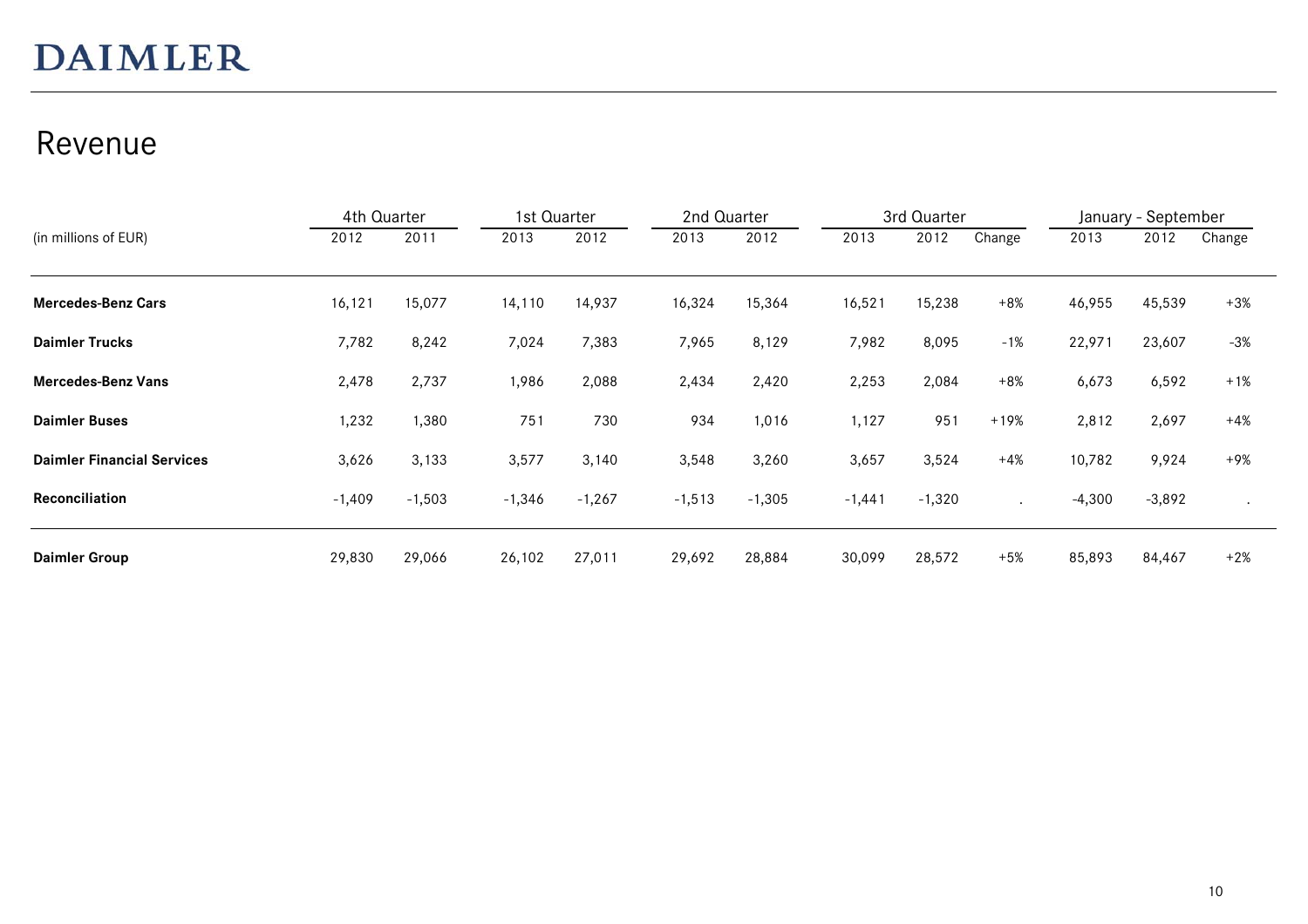### Earnings Before Interest and Taxes (EBIT) and Return on Sales (RoS)\*

|                                     | 4th Quarter |        | 1st Quarter |          | 2nd Quarter |         |       | 3rd Quarter |                      |       | January - September |                      |
|-------------------------------------|-------------|--------|-------------|----------|-------------|---------|-------|-------------|----------------------|-------|---------------------|----------------------|
| (EBIT in millions of EUR, RoS in %) | 2012        | 2011   | 2013        | 2012     | 2013        | 2012    | 2013  | 2012        | Change               | 2013  | 2012                | Change               |
| <b>Mercedes-Benz Cars</b>           |             |        |             |          |             |         |       |             |                      |       |                     |                      |
| EBIT                                | 851         | 1,230  | 460         | 1,230    | 1,041       | 1,337   | 1,200 | 973         | $+23%$               | 2,701 | 3,540               | $-24%$               |
| RoS                                 | 5.3%        | 8.2%   | 3.3%        | 8.2%     | 6.4%        | 8.7%    | 7.3%  | 6.4%        | $\cdot$              | 5.8%  | 7.8%                |                      |
| <b>Daimler Trucks</b>               |             |        |             |          |             |         |       |             |                      |       |                     |                      |
| EBIT                                | 294         | 422    | 116         | 376      | 434         | 524     | 522   | 501         | $+4%$                | 1,072 | 1,401               | $-23%$               |
| RoS                                 | 3.8%        | 5.1%   | 1.7%        | 5.1%     | 5.4%        | 6.4%    | 6.5%  | 6.2%        | $\ddot{\phantom{a}}$ | 4.7%  | 5.9%                |                      |
| <b>Mercedes-Benz Vans</b>           |             |        |             |          |             |         |       |             |                      |       |                     |                      |
| EBIT                                | 101         | 256    | 81          | 167      | 204         | 200     | 152   | 75          | $+103%$              | 437   | 442                 | $-1%$                |
| RoS                                 | 4.1%        | 9.4%   | 4.1%        | 8.0%     | 8.4%        | 8.3%    | 6.7%  | 3.6%        | $\ddot{\phantom{a}}$ | 6.5%  | 6.7%                | $\cdot$              |
| <b>Daimler Buses</b>                |             |        |             |          |             |         |       |             |                      |       |                     |                      |
| EBIT                                | $-21$       | 109    | $-31$       | $-105$   | 27          | $-59$   | 59    | $-36$       | $\cdot$              | 55    | $-200$              | $\ddot{\phantom{a}}$ |
| RoS                                 | $-1.7%$     | 7.9%   | $-4.1%$     | $-14.4%$ | 2.9%        | $-5.8%$ | 5.2%  | $-3.8%$     |                      | 2.0%  | $-7.4%$             |                      |
| <b>Daimler Financial Services</b>   |             |        |             |          |             |         |       |             |                      |       |                     |                      |
| EBIT                                | 289         | 314    | 314         | 344      | 319         | 338     | 322   | 322         | 0%                   | 955   | 1,004               | $-5%$                |
| Return on equity (RoE)              | 18.7%       | 23.3%  | 19.6%       | 25.2%    | 19.1%       | 23.5%   | 19.3% | 21.2%       | $\ddot{\phantom{a}}$ | 19.3% | 23.2%               |                      |
| Reconciliation                      | 1,017       | $-156$ | $-23$       | 86       | 3,217       | $-72$   | $-24$ | 88          |                      | 3,170 | 102                 |                      |
| thereof: share of result of EADS    | $969**$     | 57     | 34          | 133      | 3,209       | 17      | 13    | 105         | $-88%$               | 3,256 | 255                 |                      |
| <b>Daimler Group</b>                | 2,531       | 2,175  | 917         | 2,098    | 5,242       | 2,268   | 2,231 | 1,923       | $+16%$               | 8,390 | 6,289               | $+33%$               |

\* The 2012 figures have been adjusted, primarily for effects arising from application of the amended version of IAS 19.

\*\* thereof gain on the sale of EADS shares: 913 million EUR.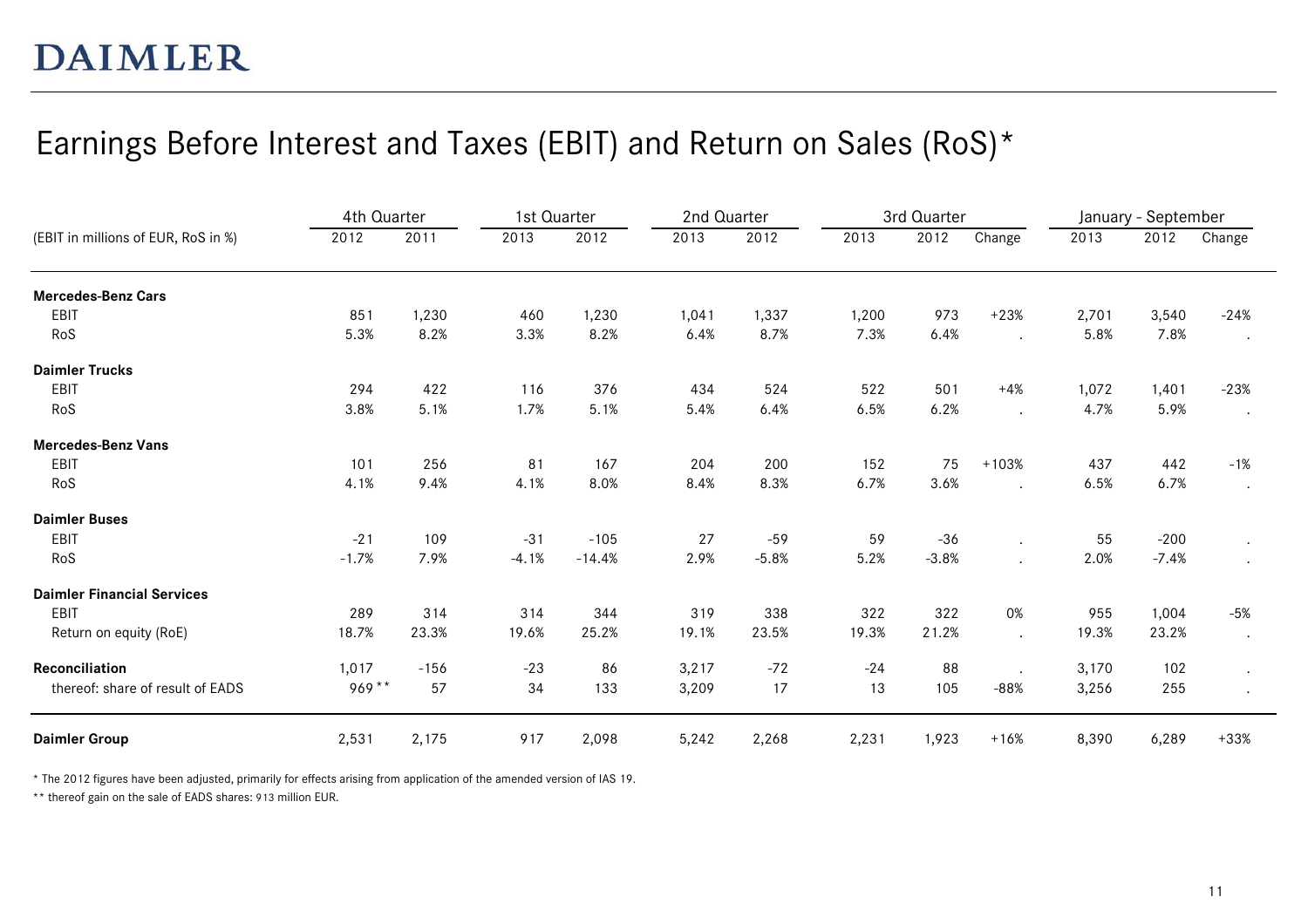### EBIT and RoS from Ongoing Business\*

|                                     | 4th Quarter |        | 1st Quarter |         | 2nd Quarter |         |       | 3rd Quarter |                      |       | January - September |                      |
|-------------------------------------|-------------|--------|-------------|---------|-------------|---------|-------|-------------|----------------------|-------|---------------------|----------------------|
| (EBIT in millions of EUR, RoS in %) | 2012        | 2011   | 2013        | 2012    | 2013        | 2012    | 2013  | 2012        | Change               | 2013  | 2012                | Change               |
| <b>Mercedes-Benz Cars</b>           |             |        |             |         |             |         |       |             |                      |       |                     |                      |
| EBIT                                | 851         | 1,230  | 460         | 1,230   | 1,041       | 1,337   | 1,200 | 973         | $+23%$               | 2,701 | 3,540               | $-24%$               |
| RoS                                 | 5.3%        | 8.2%   | 3.3%        | 8.2%    | 6.4%        | 8.7%    | 7.3%  | 6.4%        |                      | 5.8%  | 7.8%                | $\cdot$              |
| <b>Daimler Trucks</b>               |             |        |             |         |             |         |       |             |                      |       |                     |                      |
| EBIT                                | 294         | 454    | 129         | 376     | 516         | 524     | 530   | 501         | $+6%$                | 1,175 | 1,401               | $-16%$               |
| RoS                                 | 3.8%        | 5.5%   | 1.8%        | 5.1%    | 6.5%        | 6.4%    | 6.6%  | 6.2%        | $\ddot{\phantom{a}}$ | 5.1%  | 5.9%                | $\ddot{\phantom{a}}$ |
| <b>Mercedes-Benz Vans</b>           |             |        |             |         |             |         |       |             |                      |       |                     |                      |
| EBIT                                | 165         | 256    | 81          | 167     | 204         | 200     | 152   | 75          | $+103%$              | 437   | 442                 | $-1%$                |
| RoS                                 | 6.7%        | 9.4%   | 4.1%        | 8.0%    | 8.4%        | 8.3%    | 6.7%  | 3.6%        | $\sim$               | 6.5%  | 6.7%                | $\bullet$            |
| <b>Daimler Buses</b>                |             |        |             |         |             |         |       |             |                      |       |                     |                      |
| EBIT                                | 36          | 109    | $-27$       | $-69$   | 47          | $-13$   | 61    | $-20$       |                      | 81    | $-102$              | $\bullet$            |
| RoS                                 | 2.9%        | 7.9%   | $-3.6%$     | $-9.5%$ | 5.0%        | $-1.3%$ | 5.4%  | $-2.1%$     |                      | 2.9%  | $-3.8%$             | $\ddot{\phantom{0}}$ |
| <b>Daimler Financial Services</b>   |             |        |             |         |             |         |       |             |                      |       |                     |                      |
| EBIT                                | 289         | 295    | 314         | 344     | 319         | 338     | 322   | 322         | 0%                   | 955   | 1,004               | $-5%$                |
| Return on equity (RoE)              | 18.7%       | 21.9%  | 19.6%       | 25.2%   | 19.1%       | 23.5%   | 19.3% | 21.2%       | $\ddot{\phantom{a}}$ | 19.3% | 23.2%               | $\bullet$            |
| Reconciliation                      | 104         | $-156$ | $-23$       | 86      | 8           | $-72$   | $-37$ | 88          |                      | $-52$ | 102                 |                      |
| thereof: share of result of EADS    | 56          | 57     | 34          | 133     | 0           | 17      | 0     | 105         | $-100%$              | 34    | 255                 | $-87%$               |
| <b>Daimler Group</b>                | 1,739       | 2,188  | 934         | 2,134   | 2,135       | 2,314   | 2,228 | 1,939       | $+15%$               | 5,297 | 6,387               | $-17%$               |

\* The 2012 figures have been adjusted, primarily for effects arising from application of the amended version of IAS 19.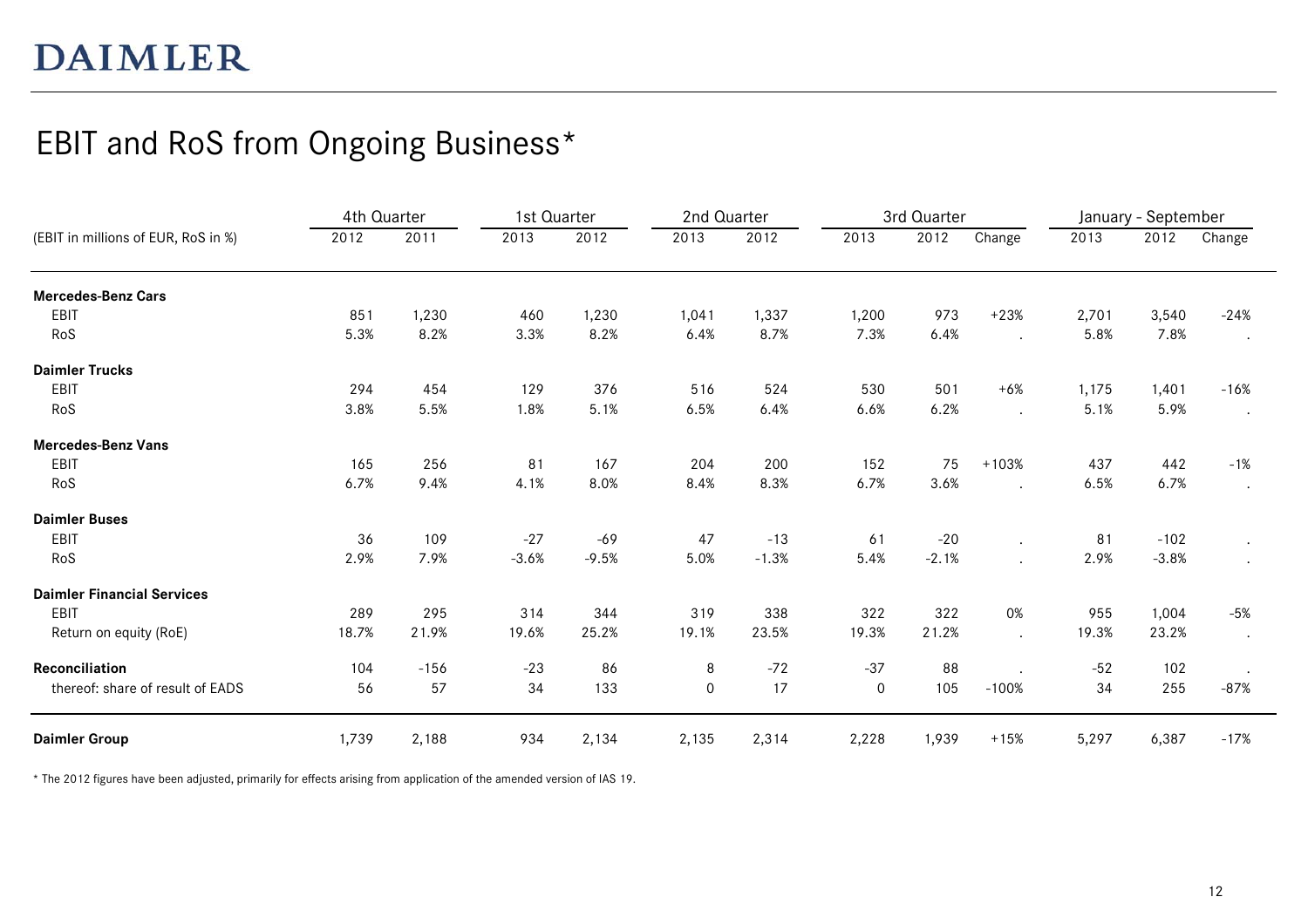### Special Items affecting EBIT

|                         |                                                                       |                          | 4th Quarter              | 1st Quarter |                          | 2nd Quarter |        | 3rd Quarter |        | January - September |       |
|-------------------------|-----------------------------------------------------------------------|--------------------------|--------------------------|-------------|--------------------------|-------------|--------|-------------|--------|---------------------|-------|
|                         | (in millions of EUR)                                                  | 2012                     | 2011                     | 2013        | 2012                     | 2013        | 2012   | 2013        | 2012   | 2013                | 2012  |
|                         |                                                                       |                          |                          |             |                          |             |        |             |        |                     |       |
|                         | Natural disaster in Japan (Q2 2011: primarily insurance compensation) | $\overline{\phantom{a}}$ | $-23$                    |             |                          |             |        |             |        |                     |       |
| Daimler<br>Trucks       | Impairment of investment in Kamaz                                     |                          | -9                       |             |                          |             |        |             |        |                     |       |
|                         | Workforce adjustments*                                                |                          | $\overline{\phantom{a}}$ | $-13$       | $\overline{\phantom{a}}$ | $-82$       |        | $-8$        |        | $-103$              |       |
| Mercedes-<br>Benz Vans  | Impairment of investment in Fujian Benz Automotive Corporation        | $-64$                    |                          |             |                          |             |        |             |        |                     |       |
| Daimler<br><b>Buses</b> | <b>Business repositioning**</b>                                       | $-57$                    | $\overline{\phantom{a}}$ | $-4$        | $-36$                    | $-20$       | $-46$  | $-2$        | $-16$  | $-26$               | $-98$ |
| ЪÉ                      | Natural disaster in Japan                                             |                          | 19                       |             |                          |             |        |             |        |                     |       |
| Reconcil-<br>iation     | <b>Divestiture of EADS shares</b>                                     | 913                      | $\overline{\phantom{a}}$ |             | $\sim$                   | 3,209       | $\sim$ | 13          | $\sim$ | 3,222               |       |

\* Daimler Trucks expects special items from workforce adjustments of up to €250 million, thereof up to €150 million in 2013.

\*\* Daimler Buses expects special items from the business repositioning of around €30 million in 2013.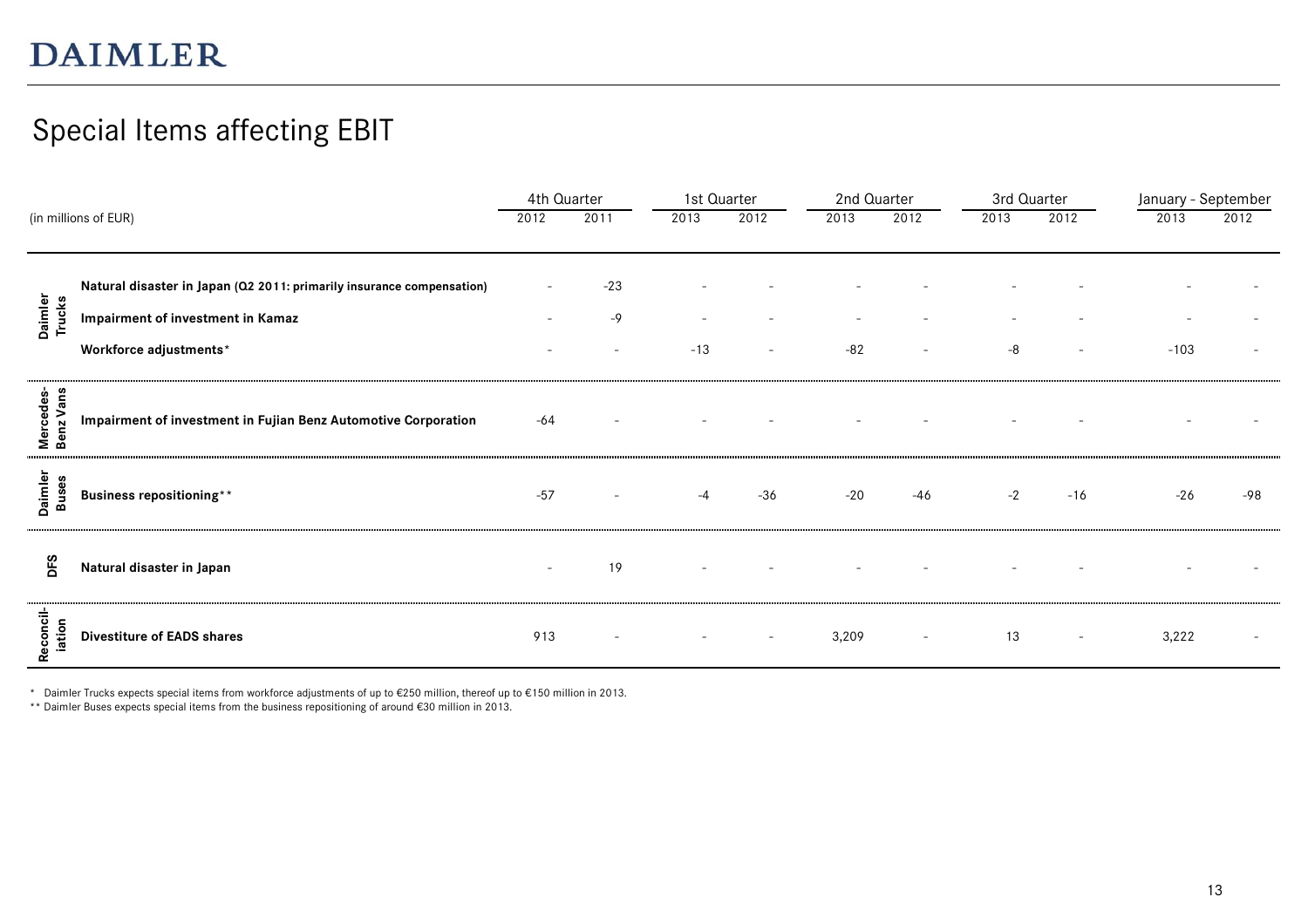#### Mercedes-Benz Cars

#### Overview

|                                  | 4th Quarter |         |         | 1st Quarter | 2nd Quarter |         |         | 3rd Quarter |        |           | January - September |        |  |
|----------------------------------|-------------|---------|---------|-------------|-------------|---------|---------|-------------|--------|-----------|---------------------|--------|--|
|                                  | 2012        | 2011    | 2013    | 2012        | 2013        | 2012    | 2013    | 2012        | Change | 2013      | 2012                | Change |  |
|                                  |             |         |         |             |             |         |         |             |        |           |                     |        |  |
| <b>Unit sales (units)</b>        | 397,464     | 375,900 | 341,511 | 338,303     | 404,711     | 370,384 | 395,446 | 345,418     | $+14%$ | 1,141,668 | 1,054,105           | $+8%$  |  |
| <b>Retail sales (units)</b>      | 379,899     | 366,079 | 350,530 | 340,877     | 395,774     | 367,640 | 390,116 | 335,393     | $+16%$ | 1,136,420 | 1,043,910           | +9%    |  |
| <b>Production</b> (units)        | 368,864     | 367,049 | 374,041 | 364,009     | 412,009     | 355,578 | 391,934 | 367,199     | $+7%$  | 1,177,984 | 1,086,786           | $+8%$  |  |
| <b>Revenue</b> (millions of EUR) | 16, 121     | 15,077  | 14,110  | 14,937      | 16,324      | 15,364  | 16,521  | 15,238      | $+8%$  | 46,955    | 45,539              | $+3%$  |  |
| <b>EBIT</b> (millions of EUR)    | 851         | 1,230   | 460     | 1,230       | 1,041       | 1,337   | 1,200   | 973         | $+23%$ | 2,701     | 3,540               | $-24%$ |  |
| <b>Return on sales (%)</b>       | 5.3%        | 8.2%    | 3.3%    | 8.2%        | 6.4%        | 8.7%    | 7.3%    | 6.4%        |        | 5.8%      | 7.8%                |        |  |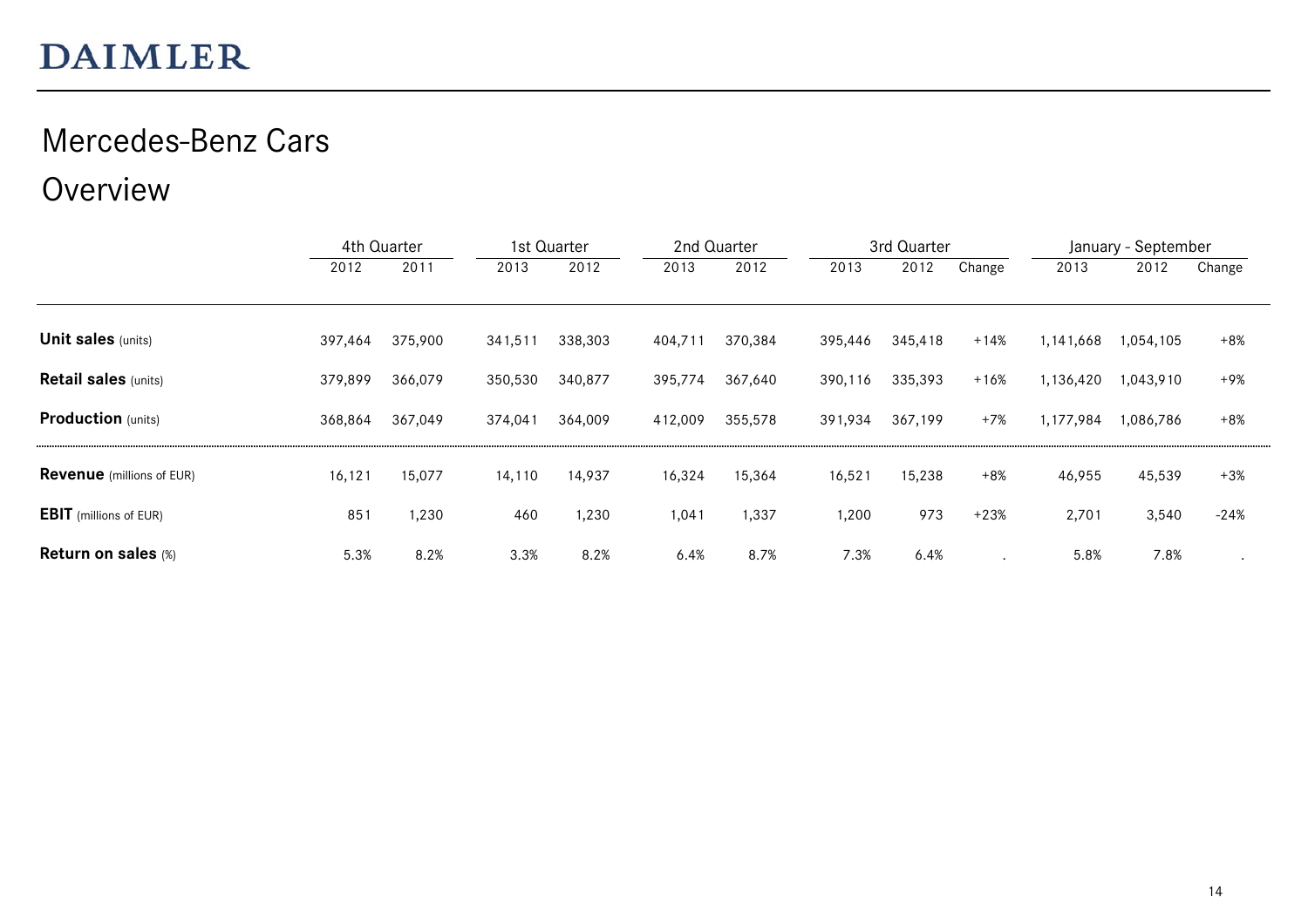### Mercedes-Benz Cars Unit Sales

|                           |         | 4th Quarter |         | 1st Quarter |         | 2nd Quarter |         | 3rd Quarter |        |           | January - September |        |
|---------------------------|---------|-------------|---------|-------------|---------|-------------|---------|-------------|--------|-----------|---------------------|--------|
| (in units)                | 2012    | 2011        | 2013    | 2012        | 2013    | 2012        | 2013    | 2012        | Change | 2013      | 2012                | Change |
| <b>Mercedes-Benz Cars</b> | 397,464 | 375,900     | 341,511 | 338,303     | 404,711 | 370,384     | 395,446 | 345,418     | $+14%$ | 1,141,668 | 1,054,105           | $+8%$  |
| <b>Western Europe</b>     | 162,619 | 159,336     | 149,691 | 156,274     | 178,247 | 169,347     | 151,438 | 143,183     | $+6%$  | 479,376   | 468,804             | $+2%$  |
| of which Germany          | 75,865  | 78,587      | 61,130  | 64,668      | 79,774  | 80,911      | 69,908  | 68,479      | $+2%$  | 210,812   | 214,058             | $-2%$  |
| <b>NAFTA</b>              | 102,814 | 93,159      | 77,775  | 78.471      | 88,546  | 76,851      | 91,758  | 83.984      | +9%    | 258,079   | 239,306             | $+8%$  |
| of which USA              | 91,438  | 82,430      | 67,998  | 68,603      | 76,476  | 65,453      | 80,106  | 74,247      | $+8%$  | 224,580   | 208,303             | $+8%$  |
| Asia                      | 93,387  | 90,933      | 78,745  | 73,492      | 93,100  | 88,910      | 107,445 | 82,497      | $+30%$ | 279,290   | 244,899             | +14%   |
| of which China            | 59,163  | 62,430      | 46,412  | 42,518      | 60,043  | 59,686      | 64,808  | 47,127      | $+38%$ | 171,263   | 149,331             | $+15%$ |
| <b>Rest of World</b>      | 38,644  | 32,472      | 35,300  | 30,066      | 44,818  | 35,276      | 44,805  | 35,754      | $+25%$ | 124,923   | 101,096             | $+24%$ |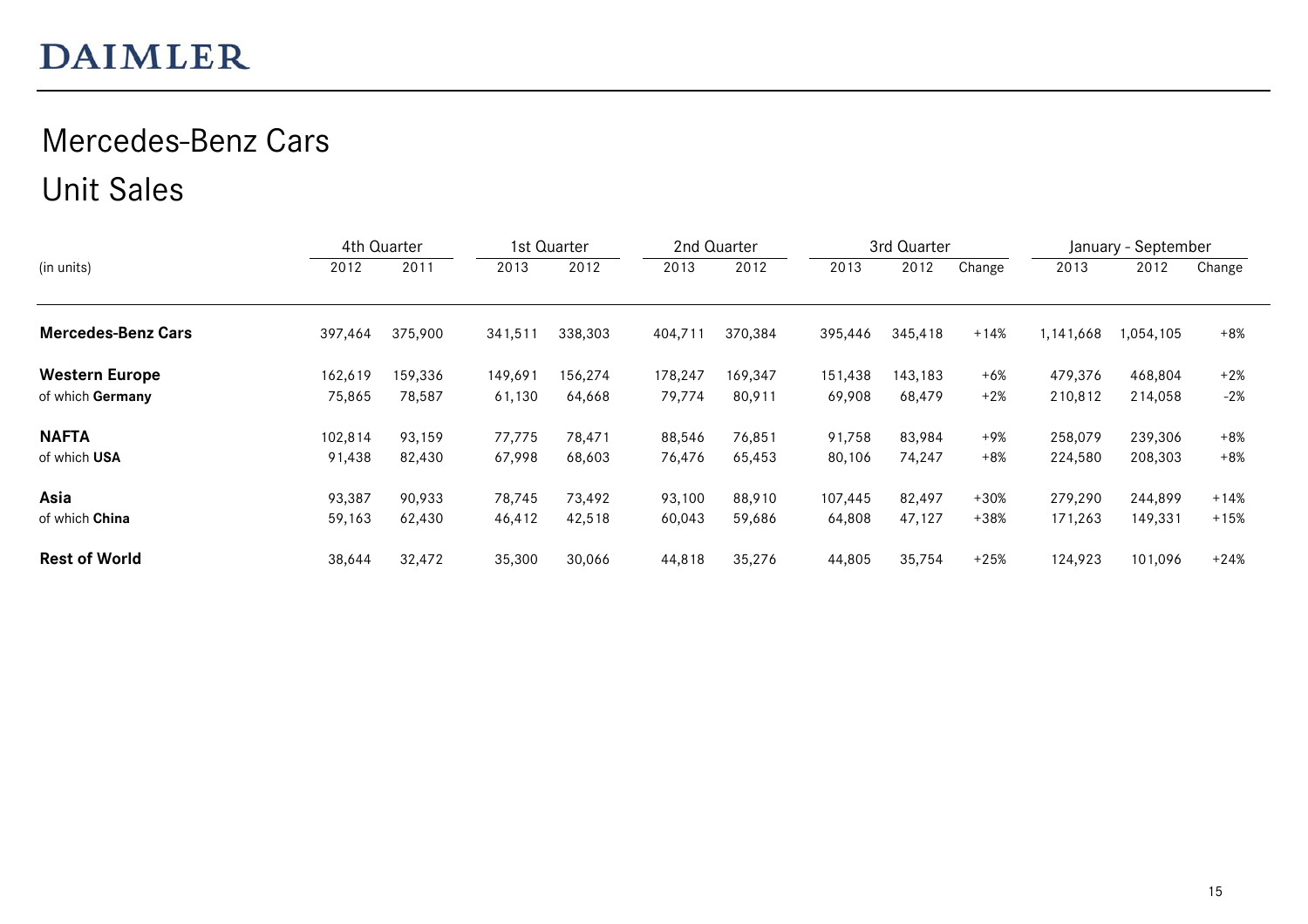### Mercedes-Benz Cars Retail Sales

|                           |         | 4th Quarter |         | 1st Quarter |         | 2nd Quarter |         | 3rd Quarter |        |           | January - September |        |
|---------------------------|---------|-------------|---------|-------------|---------|-------------|---------|-------------|--------|-----------|---------------------|--------|
| (in units)                | 2012    | 2011        | 2013    | 2012        | 2013    | 2012        | 2013    | 2012        | Change | 2013      | 2012                | Change |
| <b>Mercedes-Benz Cars</b> | 379,899 | 366,079     | 350,530 | 340,877     | 395,774 | 367,640     | 390,116 | 335,393     | $+16%$ | 1,136,420 | 1,043,910           | +9%    |
| <b>Western Europe</b>     | 156,818 | 157,148     | 151,833 | 153,121     | 173,633 | 169,412     | 158,372 | 145,099     | +9%    | 483,838   | 467,632             | $+3\%$ |
| of which Germany          | 76,602  | 78,889      | 60,394  | 63,680      | 78,686  | 80,136      | 71,297  | 68,543      | $+4%$  | 210,377   | 212,359             | -1%    |
| <b>NAFTA</b>              | 95,816  | 87,229      | 81,002  | 73,133      | 86,509  | 81,300      | 86,891  | 75,273      | $+15%$ | 254,402   | 229,706             | $+11%$ |
| of which USA              | 85,043  | 76,651      | 71,473  | 63,809      | 75,038  | 69,550      | 75,549  | 65,612      | $+15%$ | 222,060   | 198,971             | $+12%$ |
| Asia                      | 88,354  | 89,374      | 83,135  | 85,798      | 92,568  | 81,485      | 101,332 | 79,982      | $+27%$ | 277,035   | 247,265             | $+12%$ |
| of which China            | 55,205  | 60,434      | 50,049  | 56,123      | 57,468  | 52,016      | 61,402  | 48,716      | $+26%$ | 168,919   | 156,855             | $+8%$  |
| <b>Rest of World</b>      | 38,911  | 32,328      | 34,560  | 28,825      | 43,064  | 35,443      | 43,521  | 35,039      | $+24%$ | 121,145   | 99,307              | $+22%$ |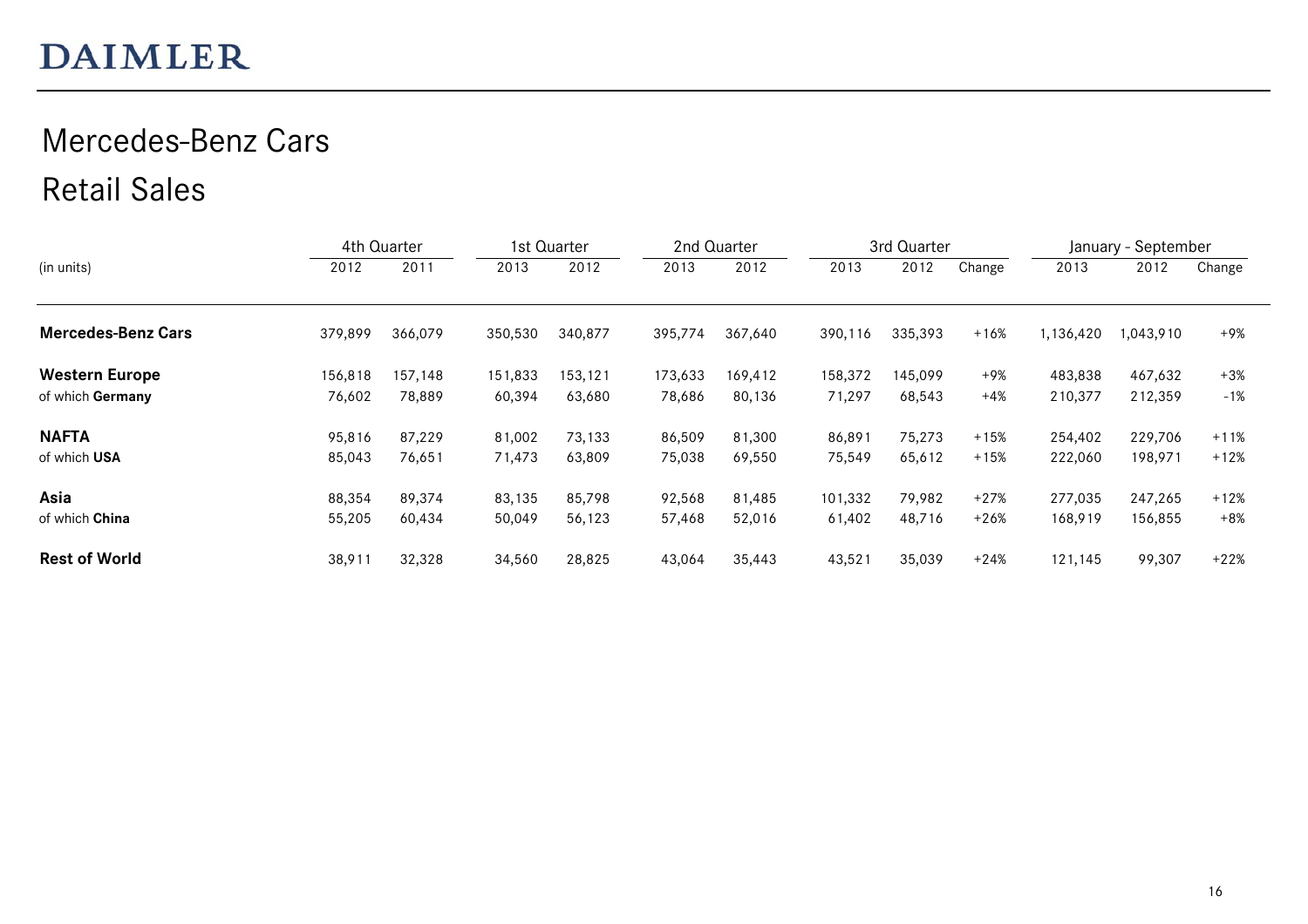### Mercedes-Benz Cars Market Shares\*

|                       |      | 4th Quarter |      | 1st Quarter | 2nd Quarter |      |      | 3rd Quarter |                     |      | January - September |                     |
|-----------------------|------|-------------|------|-------------|-------------|------|------|-------------|---------------------|------|---------------------|---------------------|
| (in %)                | 2012 | 2011        | 2013 | 2012        | 2013        | 2012 | 2013 | 2012        | Change<br>in % pts. | 2013 | 2012                | Change<br>in % pts. |
| <b>Western Europe</b> | 5.5  | 5.0         | 5.4  | 4.9         | 5.6         | 5.3  | 5.7  | 5.5         | $+0.2$              | 5.6  | 5.3                 | $+0.3$              |
| of which Germany      | 10.5 | 10.2        | 10.4 | 9.4         | 10.5        | 10.4 | 10.5 | 10.0        | $+0.5$              | 10.5 | 9.9                 | $+0.6$              |
| <b>USA</b>            | 2.4  | 2.4         | 1.9  | 1.8         | 1.8         | 1.8  | 1.9  | 1.8         | $+0.1$              | 1.9  | 1.8                 | $+0.1$              |
| China                 | 1.4  | 1.4         | 1.3  | 1.4         | 1.5         | 1.4  | 1.3  | 1.4         | $-0.1$              | 1.3  | 1.4                 | $-0.1$              |
| Japan                 | 1.3  | 0.9         | 0.9  | 0.8         | 1.2         | 0.9  | 1.3  | 1.0         | $+0.3$              | 1.2  | 0.9                 | $+0.3$              |

\* Based on estimates in certain markets.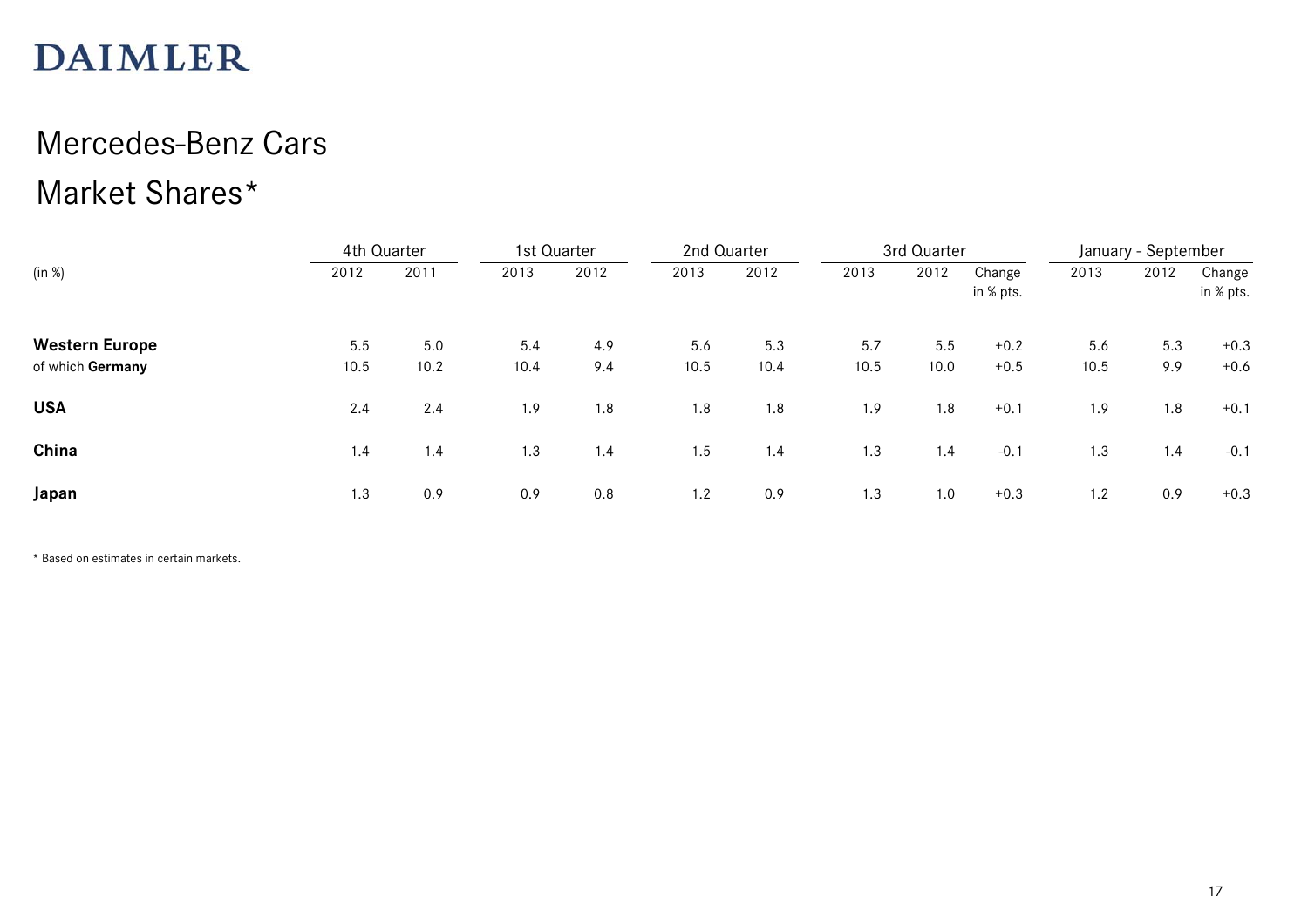### Daimler Trucks

#### Overview

|                                  | 4th Quarter |         |         | 1st Quarter |         | 2nd Quarter |         | 3rd Quarter |        |         | January - September |        |  |
|----------------------------------|-------------|---------|---------|-------------|---------|-------------|---------|-------------|--------|---------|---------------------|--------|--|
|                                  | 2012        | 2011    | 2013    | 2012        | 2013    | 2012        | 2013    | 2012        | Change | 2013    | 2012                | Change |  |
|                                  |             |         |         |             |         |             |         |             |        |         |                     |        |  |
| <b>Incoming orders</b> (units)   | 108,964     | 118,134 | 126,877 | 106,610     | 125,791 | 106,054     | 125,901 | 95,432      | $+32%$ | 378,569 | 308,096             | $+23%$ |  |
| <b>Unit sales (units)</b>        | 112,931     | 129,404 | 101,433 | 107,664     | 123,763 | 122,217     | 124,465 | 119,142     | $+4%$  | 349,661 | 349,023             | $+0\%$ |  |
| <b>Retail sales (units)</b>      | 116,903     | 127,630 | 100,748 | 104,765     | 124,065 | 116,976     | 118,448 | 116,689     | $+2%$  | 343,261 | 338,430             | $+1%$  |  |
| <b>Production</b> (units)        | 96,253      | 121,547 | 111,150 | 114,563     | 127,401 | 120,914     | 128,289 | 118,892     | $+8%$  | 366,840 | 354,369             | $+4%$  |  |
| <b>Revenue</b> (millions of EUR) | 7,782       | 8,242   | 7,024   | 7,383       | 7,965   | 8,129       | 7,982   | 8,095       | $-1%$  | 22,971  | 23,607              | $-3%$  |  |
| <b>EBIT</b> (millions of EUR)    | 294         | 422     | 116     | 376         | 434     | 524         | 522     | 501         | $+4%$  | 1,072   | 1,401               | $-23%$ |  |
| <b>Return on sales (%)</b>       | 3.8%        | 5.1%    | 1.7%    | 5.1%        | 5.4%    | 6.4%        | 6.5%    | 6.2%        |        | 4.7%    | 5.9%                |        |  |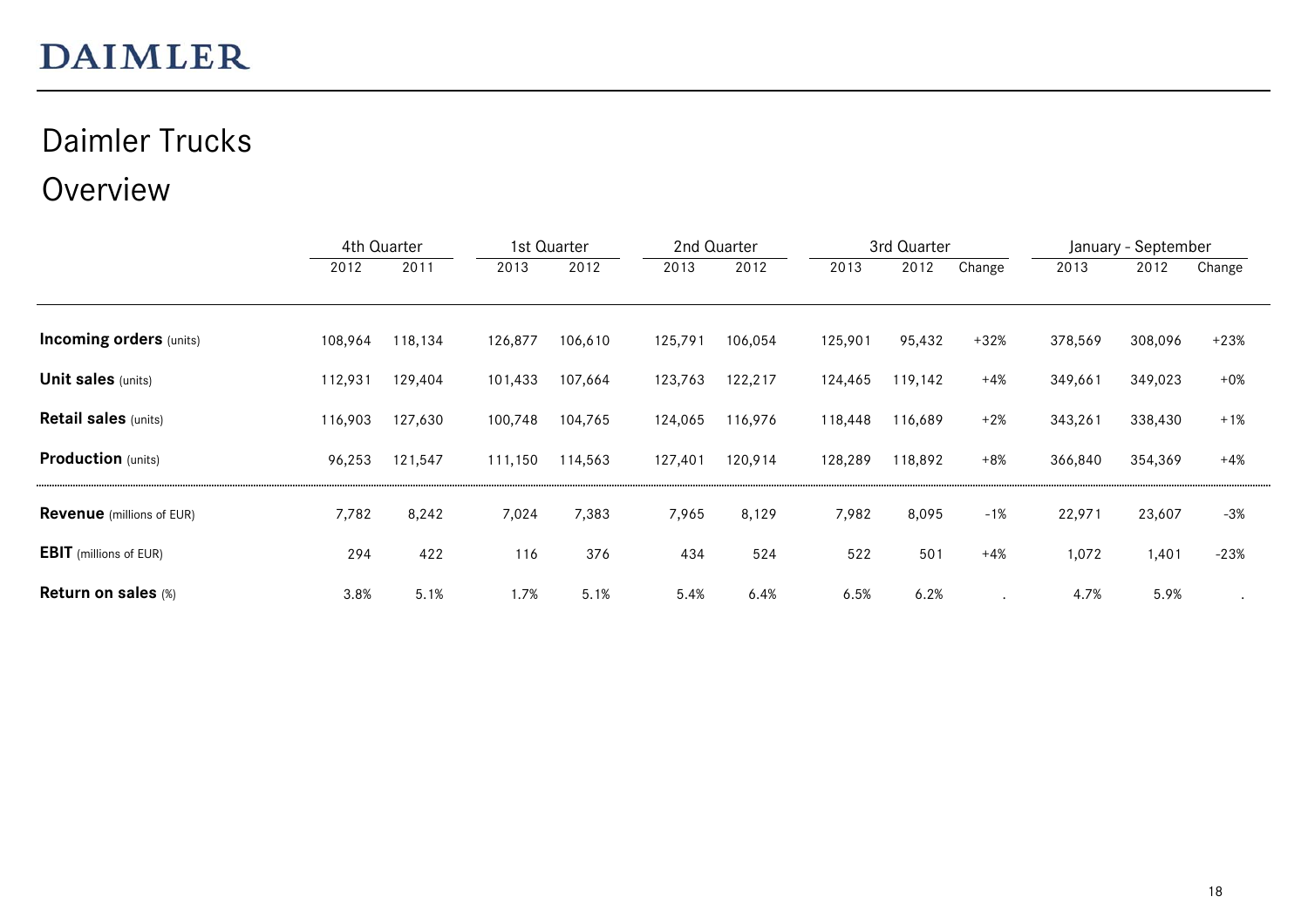# Daimler Trucks Unit Sales

|                                      |         | 4th Quarter |         | 1st Quarter              |         | 2nd Quarter              |         | 3rd Quarter |        |         | January - September |           |
|--------------------------------------|---------|-------------|---------|--------------------------|---------|--------------------------|---------|-------------|--------|---------|---------------------|-----------|
| (in units)                           | 2012    | 2011        | 2013    | 2012                     | 2013    | 2012                     | 2013    | 2012        | Change | 2013    | 2012                | Change    |
| <b>Daimler Trucks</b>                | 112,931 | 129,404     | 101,433 | 107,664                  | 123,763 | 122,217                  | 124,465 | 119,142     | $+4%$  | 349,661 | 349,023             | $+0\%$    |
| <b>Western Europe</b>                | 15,722  | 18,223      | 11,968  | 13,066                   | 14,270  | 15,041                   | 16,662  | 14,193      | $+17%$ | 42,900  | 42,300              | $+1%$     |
| of which Germany                     | 8,542   | 9,498       | 6,212   | 6,401                    | 7,623   | 8,189                    | 7,861   | 7,954       | $-1%$  | 21,696  | 22,544              | $-4%$     |
| <b>NAFTA</b>                         | 32,639  | 31,681      | 30,642  | 32,639                   | 34,924  | 34,573                   | 35,125  | 35,177      | $-0%$  | 100,691 | 102,389             | $-2%$     |
| of which USA                         | 28,116  | 26,738      | 26,641  | 27,432                   | 30,011  | 28,415                   | 30,665  | 29,863      | $+3%$  | 87,317  | 85,710              | $+2%$     |
| Latin America (excl. Mexico)         | 13,516  | 17,278      | 12,987  | 9,931                    | 16,051  | 10,209                   | 16,204  | 12,541      | $+29%$ | 45,242  | 32,681              | $+38%$    |
| Asia                                 | 34,796  | 46,442      | 35,221  | 40,047                   | 41,955  | 46,193                   | 41,115  | 42,698      | $-4%$  | 118,291 | 128,938             | $-8%$     |
| of which Japan                       | 8,218   | 9,447       | 8,862   | 9,778                    | 8,758   | 8,812                    | 10,081  | 8,167       | $+23%$ | 27,701  | 26,757              | $+4%$     |
| <b>Rest of World</b>                 | 16,258  | 15,780      | 10,615  | 11,981                   | 16,563  | 16,201                   | 15,359  | 14,533      | $+6%$  | 42,537  | 42,715              | $-0%$     |
| <b>BFDA</b> - Beijing Foton Daimler  |         |             |         |                          |         |                          |         |             |        |         |                     |           |
| Automotive Co. Ltd. (Auman Trucks)   | 17,430  | $-$         | 23,001  | $\overline{\phantom{a}}$ | 28,229  | $\overline{\phantom{a}}$ | 24,129  | 13,942      | $+73%$ | 75,359  | 13,942              | $\cdot^*$ |
| <b>Daimler Trucks including BFDA</b> | 130,361 | 129,404     | 124,434 | 107,664                  | 151,992 | 122,217                  | 148,594 | 133,084     | $+12%$ | 425,020 | 362,965             | $+17%$    |

\* Comparison with prior-year numbers not reasonable, as production started in July 2012.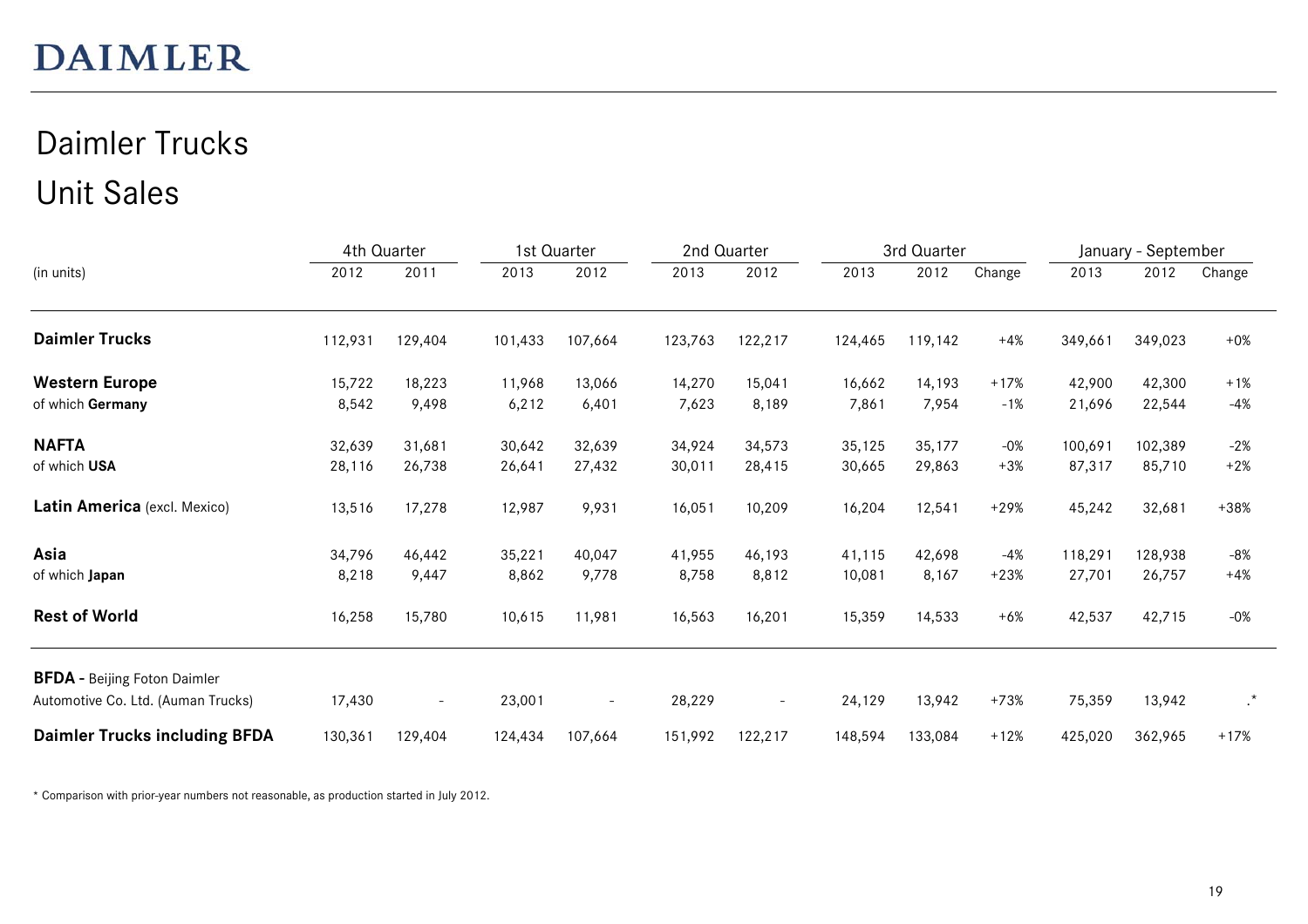# Daimler Trucks Retail Sales

|                              |         | 4th Quarter |         | 1st Quarter |         | 2nd Quarter |         | 3rd Quarter |        |         | January - September |        |
|------------------------------|---------|-------------|---------|-------------|---------|-------------|---------|-------------|--------|---------|---------------------|--------|
| (in units)                   | 2012    | 2011        | 2013    | 2012        | 2013    | 2012        | 2013    | 2012        | Change | 2013    | 2012                | Change |
| <b>Daimler Trucks</b>        | 116,903 | 127,630     | 100,748 | 104,765     | 124,065 | 116,976     | 118,448 | 116,689     | $+2%$  | 343,261 | 338,430             | $+1%$  |
| <b>Western Europe</b>        | 16,088  | 17,966      | 12,020  | 12,878      | 14,286  | 15,630      | 14,760  | 14,373      | $+3\%$ | 41,066  | 42,881              | -4%    |
| of which Germany             | 8,542   | 9,498       | 6,212   | 6,401       | 7,623   | 8,189       | 7,861   | 7,954       | $-1%$  | 21,696  | 22,544              | -4%    |
| <b>NAFTA</b>                 | 33,846  | 29,463      | 31,896  | 30,395      | 35,910  | 29,642      | 33,901  | 33,704      | $+1%$  | 101,707 | 93,741              | $+8%$  |
| of which USA                 | 28,607  | 24,800      | 27,981  | 26,110      | 30,673  | 24,808      | 29,459  | 28,793      | $+2%$  | 88,113  | 79,711              | $+11%$ |
| Latin America (excl. Mexico) | 15,222  | 17,278      | 12,070  | 10,024      | 16,206  | 10,096      | 14,870  | 12,027      | $+24%$ | 43,146  | 32,147              | $+34%$ |
| Asia                         | 34,815  | 46,354      | 35,188  | 39,938      | 41,383  | 45,888      | 39,491  | 42,698      | -8%    | 116,062 | 128,524             | -10%   |
| of which Japan               | 8,228   | 9,447       | 8,849   | 9,778       | 8,618   | 8,812       | 10,034  | 8,339       | $+20%$ | 27,501  | 26,929              | $+2%$  |
| <b>Rest of World</b>         | 16,932  | 16,569      | 9,574   | 11,530      | 16,280  | 15,720      | 15,426  | 13,887      | $+11%$ | 41,280  | 41,137              | $+0\%$ |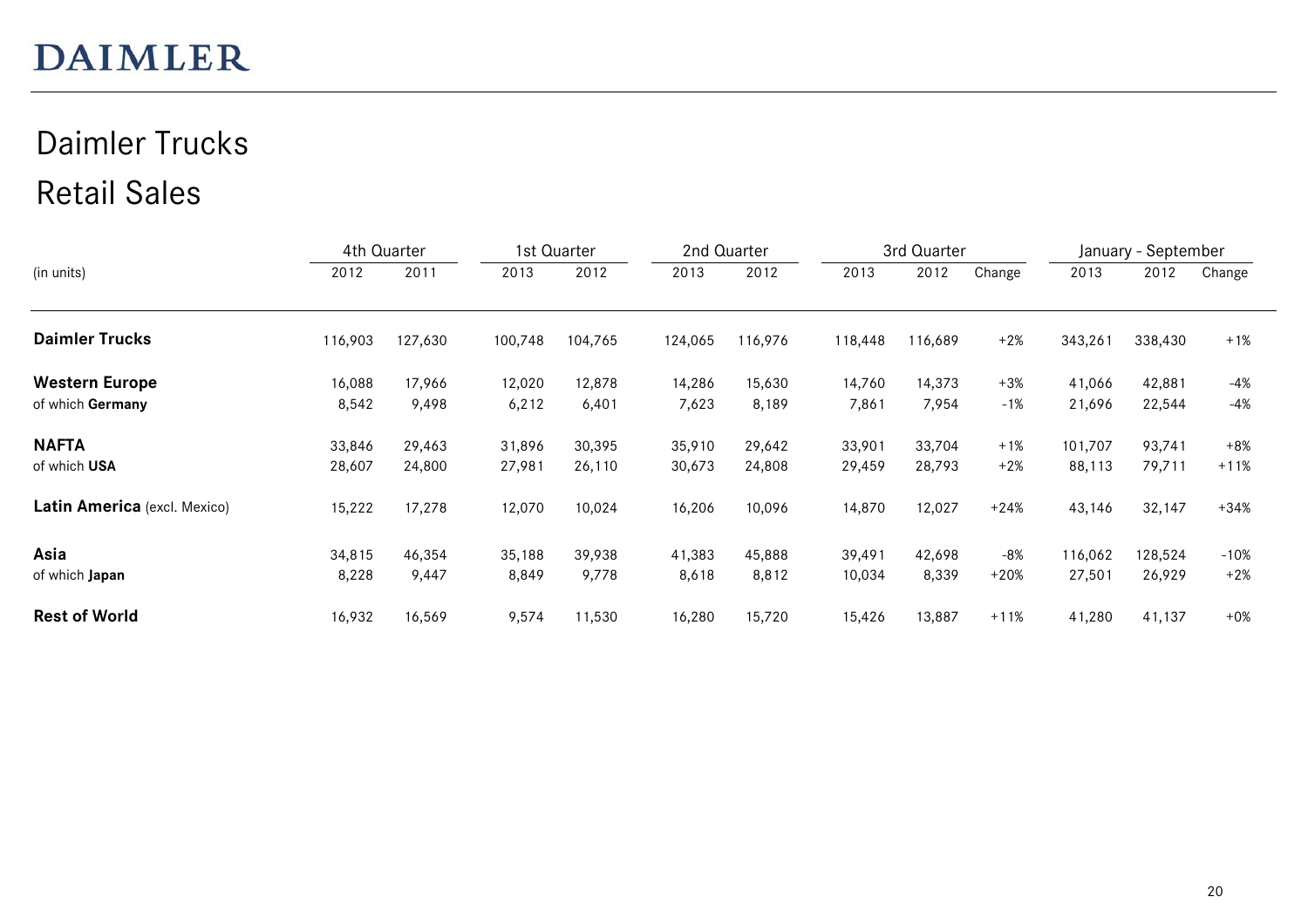# Daimler Trucks Incoming Orders

|                               |         | 4th Quarter |         | 1st Quarter |         | 2nd Quarter |         | 3rd Quarter |        |         | January - September |        |
|-------------------------------|---------|-------------|---------|-------------|---------|-------------|---------|-------------|--------|---------|---------------------|--------|
| (in units)                    | 2012    | 2011        | 2013    | 2012        | 2013    | 2012        | 2013    | 2012        | Change | 2013    | 2012                | Change |
| <b>Daimler Trucks</b>         | 108,964 | 118,134     | 126,877 | 106,610     | 125,791 | 106,054     | 125,901 | 95,432      | $+32%$ | 378,569 | 308,096             | $+23%$ |
| <b>Western Europe</b>         | 13,950  | 14,752      | 15,256  | 14,897      | 17,263  | 13,760      | 22,348  | 11,984      | +86%   | 54,867  | 40,641              | +35%   |
| of which Germany              | 6,470   | 7,273       | 7,617   | 8,803       | 8,046   | 7,151       | 12,523  | 6,384       | +96%   | 28,186  | 22,338              | $+26%$ |
| <b>NAFTA</b>                  | 35,194  | 38,773      | 35,933  | 27,946      | 31,730  | 22,417      | 33,002  | 23,663      | +39%   | 100,665 | 74,026              | +36%   |
| of which USA                  | 31,880  | 31,463      | 31,193  | 23,663      | 26,968  | 19,151      | 30,251  | 20,665      | $+46%$ | 88,412  | 63,479              | +39%   |
| Latin America* (excl. Mexico) | 12,138  | 14,688      | 13,806  | 9,863       | 15,239  | 8,921       | 14,764  | 11,643      | $+27%$ | 43,809  | 30,427              | $+44%$ |
| Asia                          | 34,729  | 36,621      | 45,422  | 39,544      | 43,512  | 44,624      | 37,714  | 32,219      | $+17%$ | 126,648 | 116,387             | +9%    |
| of which Japan                | 8,548   | 8,436       | 9,890   | 8,913       | 11,808  | 9,215       | 10,681  | 8,368       | $+28%$ | 32,379  | 26,496              | $+22%$ |
| <b>Rest of World</b>          | 12,953  | 13,300      | 16,460  | 14,360      | 18,047  | 16,332      | 18,073  | 15,923      | $+14%$ | 52,580  | 46,615              | $+13%$ |

\* Built-to-stock system in Brazil until June 2013; starting July 2013, order intake corresponds to orders from the dealers.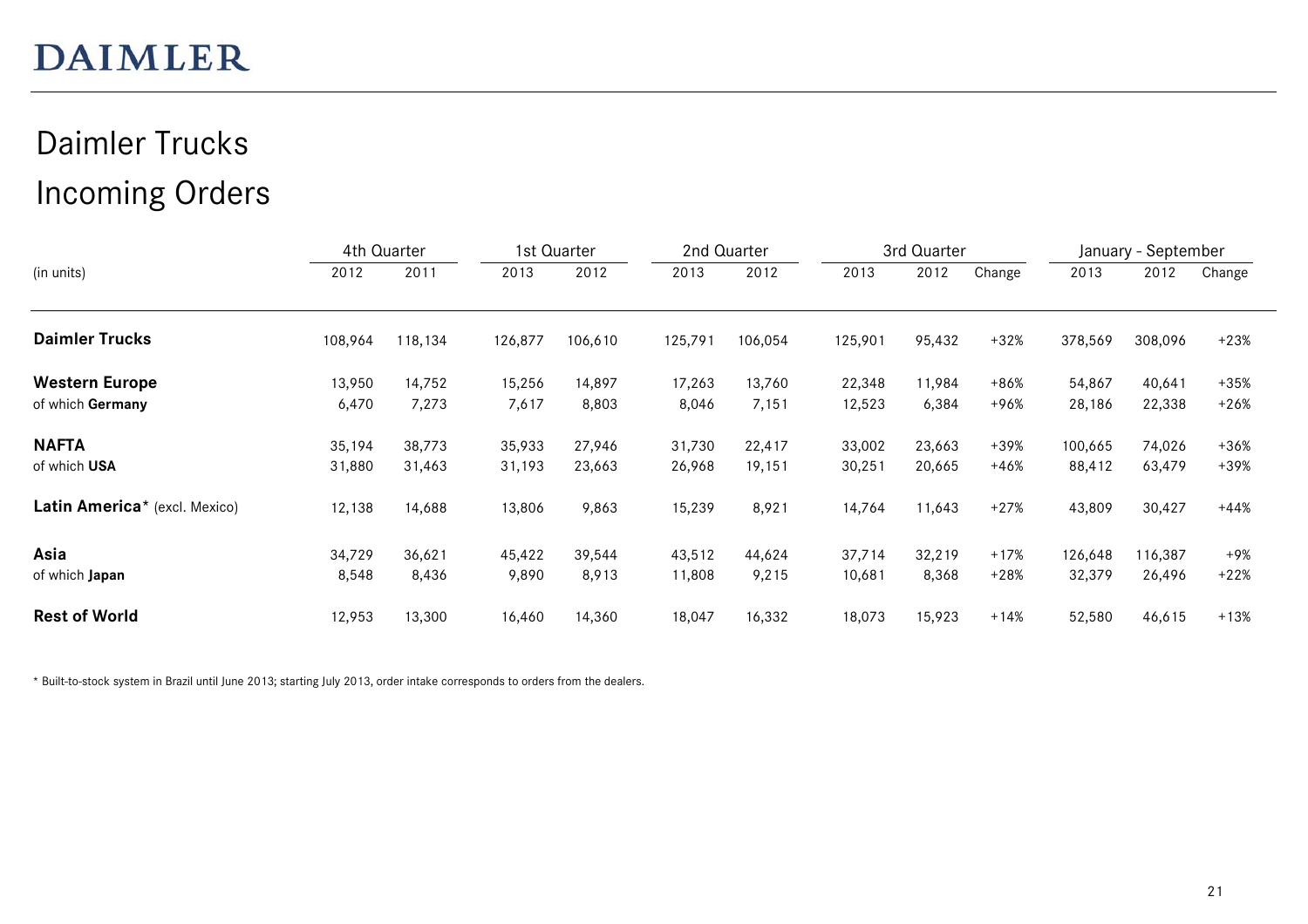### Daimler Trucks Market Shares\*

|                               | 4th Quarter |      | 1st Quarter |      | 2nd Quarter |      |      | 3rd Quarter |                     |      | January - September |                     |
|-------------------------------|-------------|------|-------------|------|-------------|------|------|-------------|---------------------|------|---------------------|---------------------|
| (in %)                        | 2012        | 2011 | 2013        | 2012 | 2013        | 2012 | 2013 | 2012        | Change<br>in % pts. | 2013 | 2012                | Change<br>in % pts. |
| Trucks Europe / Latin America |             |      |             |      |             |      |      |             |                     |      |                     |                     |
| (Mercedes-Benz)               |             |      |             |      |             |      |      |             |                     |      |                     |                     |
| Western Europe MDT/HDT        | 22.0        | 23.7 | 22.5        | 22.5 | 24.0        | 23.3 | 24.3 | 24.0        | $+0.2$              | 23.8 | 23.4                | $+0.4$              |
| Germany MDT/HDT               | 39.6        | 40.4 | 41.2        | 39.4 | 39.5        | 38.0 | 40.3 | 39.9        | $+0.4$              | 40.1 | 39.0                | $+1.2$              |
| Brazil MDT/HDT                | 24.2        | 25.1 | 22.9        | 27.1 | 24.9        | 26.3 | 24.5 | 25.3        | $-0.8$              | 24.3 | 26.1                | $-1.8$              |
| <b>Trucks NAFTA</b>           |             |      |             |      |             |      |      |             |                     |      |                     |                     |
| (Freightliner/Western Star)   |             |      |             |      |             |      |      |             |                     |      |                     |                     |
| <b>NAFTA</b> Class 8          | 34.4        | 30.6 | 42.1        | 35.4 | 35.9        | 29.9 | 35.4 | 32.6        | $+2.8$              | 37.0 | 32.1                | $+4.9$              |
| NAFTA Class 6-7               | 37.2        | 35.8 | 46.7        | 41.1 | 43.7        | 35.7 | 44.6 | 35.4        | $+9.2$              | 44.8 | 36.8                | $+8.0$              |
| <b>Trucks Asia</b>            |             |      |             |      |             |      |      |             |                     |      |                     |                     |
| (Fuso)                        |             |      |             |      |             |      |      |             |                     |      |                     |                     |
| Japan Trucks Total            | 19.4        | 22.8 | 19.2        | 20.2 | 19.9        | 20.8 | 21.1 | 21.5        | $-0.4$              | 20.2 | 21.0                | $-0.7$              |

\* Based on estimates in certain markets.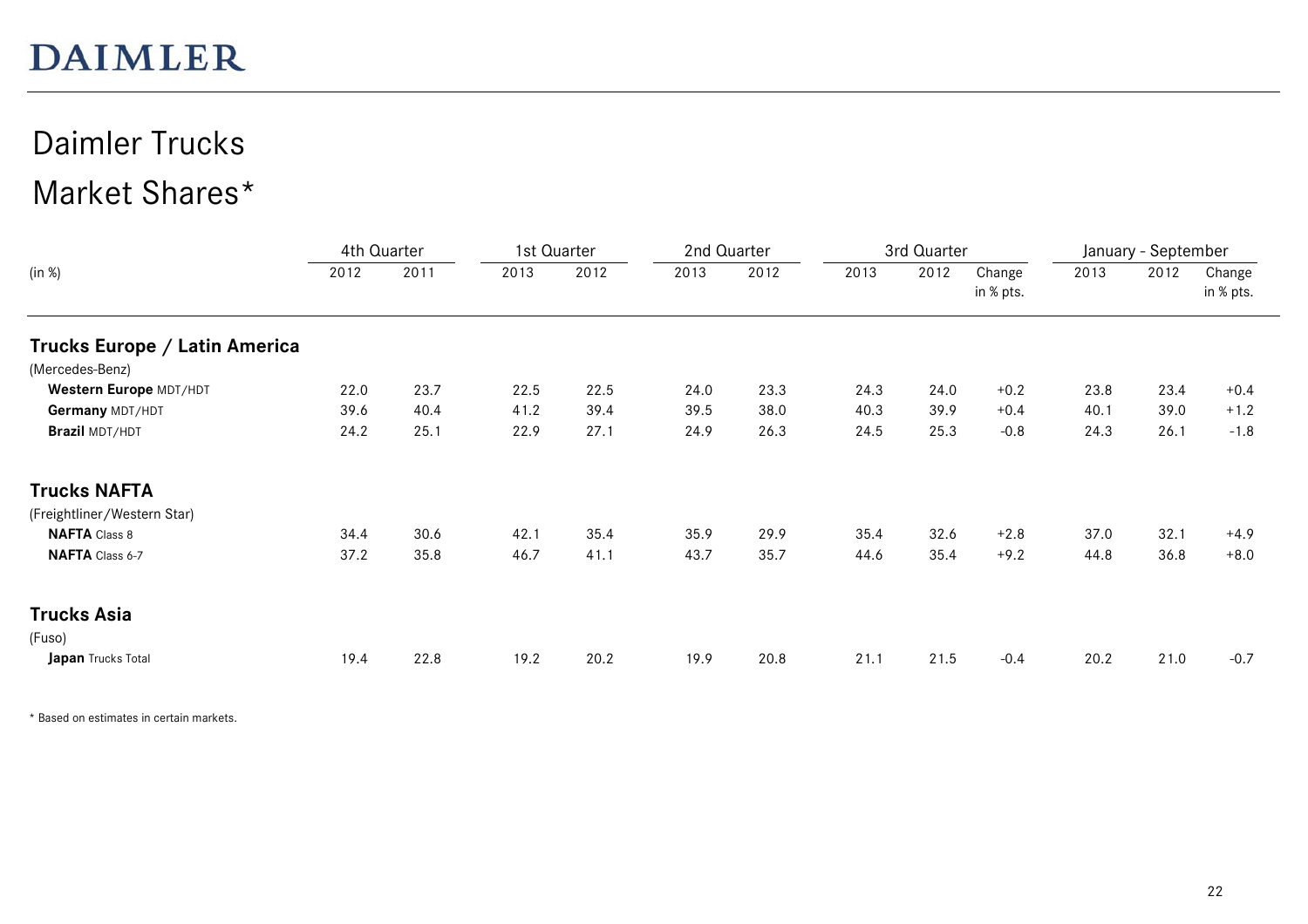#### Mercedes-Benz Vans

#### Overview

|                                  | 4th Quarter |        | 1st Quarter |        | 2nd Quarter |        |        | 3rd Quarter |         |         | January - September |        |
|----------------------------------|-------------|--------|-------------|--------|-------------|--------|--------|-------------|---------|---------|---------------------|--------|
|                                  | 2012        | 2011   | 2013        | 2012   | 2013        | 2012   | 2013   | 2012        | Change  | 2013    | 2012                | Change |
|                                  |             |        |             |        |             |        |        |             |         |         |                     |        |
| <b>Unit sales (units)</b>        | 76,129      | 78,668 | 52,623      | 51,223 | 69,436      | 69,324 | 65,314 | 55,742      | $+17%$  | 187,373 | 176,289             | $+6%$  |
| <b>Retail sales (units)</b>      | 71,089      | 74,922 | 52,752      | 52,131 | 68,631      | 68,184 | 66,984 | 58,874      | $+14%$  | 188,367 | 179,189             | $+5%$  |
| <b>Production</b> (units)        | 71,568      | 71,154 | 63,169      | 62,974 | 72,811      | 67,795 | 62,843 | 55,159      | $+14%$  | 198,823 | 185,928             | $+7%$  |
| <b>Revenue</b> (millions of EUR) | 2,478       | 2,737  | 1,986       | 2,088  | 2,434       | 2,420  | 2,253  | 2,084       | $+8%$   | 6,673   | 6,592               | $+1%$  |
| <b>EBIT</b> (millions of EUR)    | 101         | 256    | 81          | 167    | 204         | 200    | 152    | 75          | $+103%$ | 437     | 442                 | $-1%$  |
| Return on sales (%)              | 4.1%        | 9.4%   | 4.1%        | 8.0%   | 8.4%        | 8.3%   | 6.7%   | 3.6%        |         | 6.5%    | 6.7%                |        |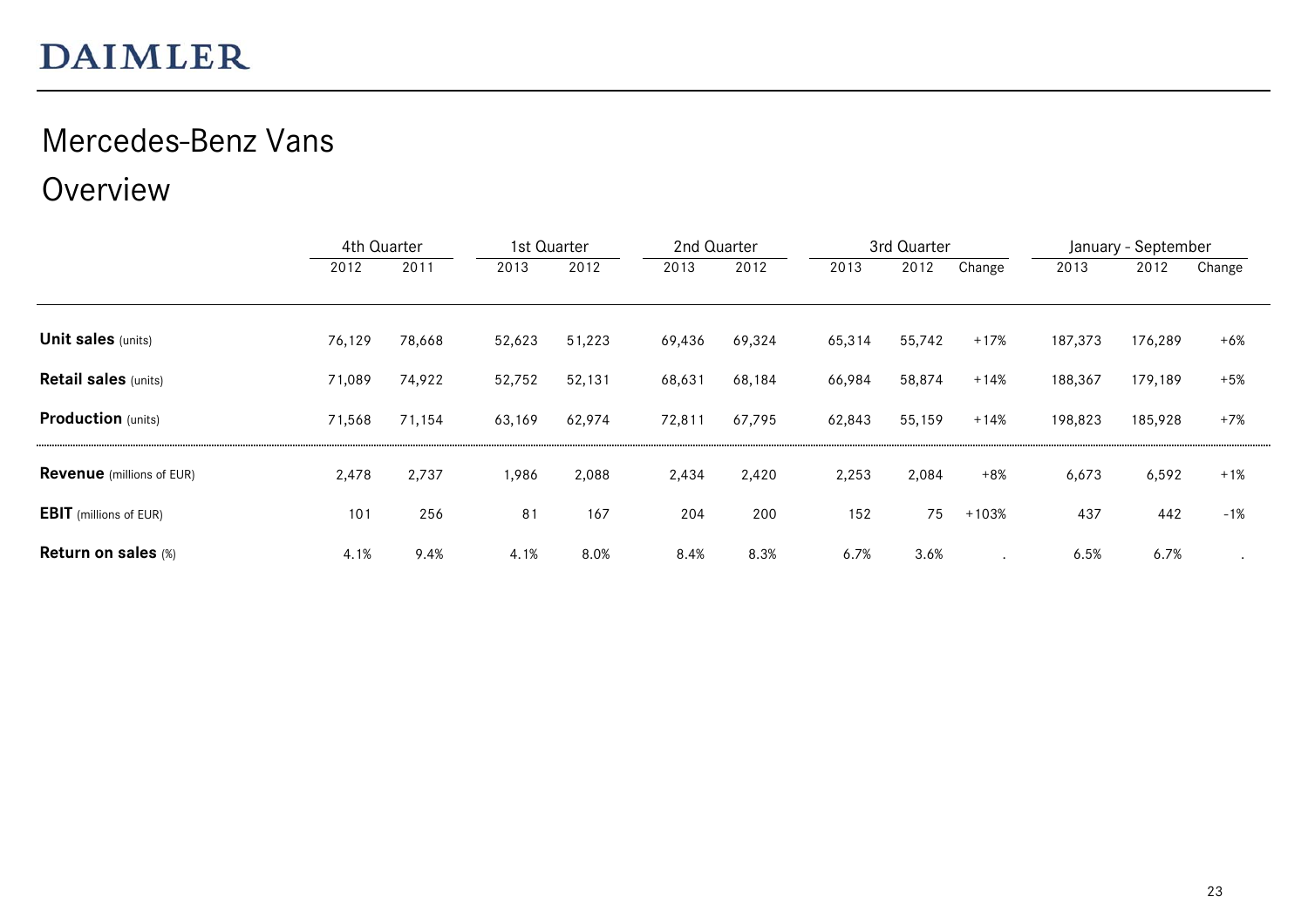# Mercedes-Benz Vans Unit Sales

|                              | 4th Quarter |        | 1st Quarter |        | 2nd Quarter |        |        | 3rd Quarter |        |         | January - September |        |
|------------------------------|-------------|--------|-------------|--------|-------------|--------|--------|-------------|--------|---------|---------------------|--------|
|                              | 2012        | 2011   | 2013        | 2012   | 2013        | 2012   | 2013   | 2012        | Change | 2013    | 2012                | Change |
| <b>Wholesales</b> (in units) | 76,129      | 78,668 | 52,623      | 51,223 | 69,436      | 69,324 | 65,314 | 55,742      | $+17%$ | 187,373 | 176,289             | $+6%$  |
| <b>Western Europe</b>        | 50,909      | 54,876 | 32,646      | 34,394 | 42,480      | 46,519 | 39,528 | 33,085      | $+19%$ | 114,654 | 113,998             | $+1%$  |
| of which Germany             | 22,358      | 25,014 | 12,595      | 13,445 | 18,573      | 20,832 | 17,323 | 14,409      | $+20%$ | 48,491  | 48,686              | -0%    |
| <b>Eastern Europe</b>        | 7,111       | 6,774  | 5,213       | 4,597  | 7,243       | 6,497  | 7,180  | 5,821       | $+23%$ | 19,636  | 16,915              | $+16%$ |
| <b>NAFTA</b>                 | 7,096       | 5,922  | 5,120       | 4,802  | 7,585       | 7,601  | 6,773  | 6,884       | $-2%$  | 19,478  | 19,287              | $+1%$  |
| of which USA                 | 5,771       | 4,633  | 3,976       | 3,557  | 6,108       | 6,310  | 5,546  | 5,836       | $-5%$  | 15,630  | 15,703              | -0%    |
| Latin America (excl. Mexico) | 4,355       | 4,260  | 4,109       | 2,946  | 5,162       | 2,346  | 5,176  | 4,307       | $+20%$ | 14,447  | 9,599               | $+51%$ |
| Asia                         | 4,234       | 4,208  | 3,035       | 2,243  | 4,692       | 3,407  | 4,347  | 3,241       | $+34%$ | 12,074  | 8,891               | +36%   |
| of which China               | 3,147       | 3,150  | 2,371       | 1,061  | 3,310       | 2,358  | 3,466  | 2,270       | $+53%$ | 9,147   | 5,689               | $+61%$ |
| <b>Rest of World</b>         | 2,424       | 2,628  | 2,500       | 2,241  | 2,274       | 2,954  | 2,310  | 2,404       | $-4%$  | 7,084   | 7,599               | $-7%$  |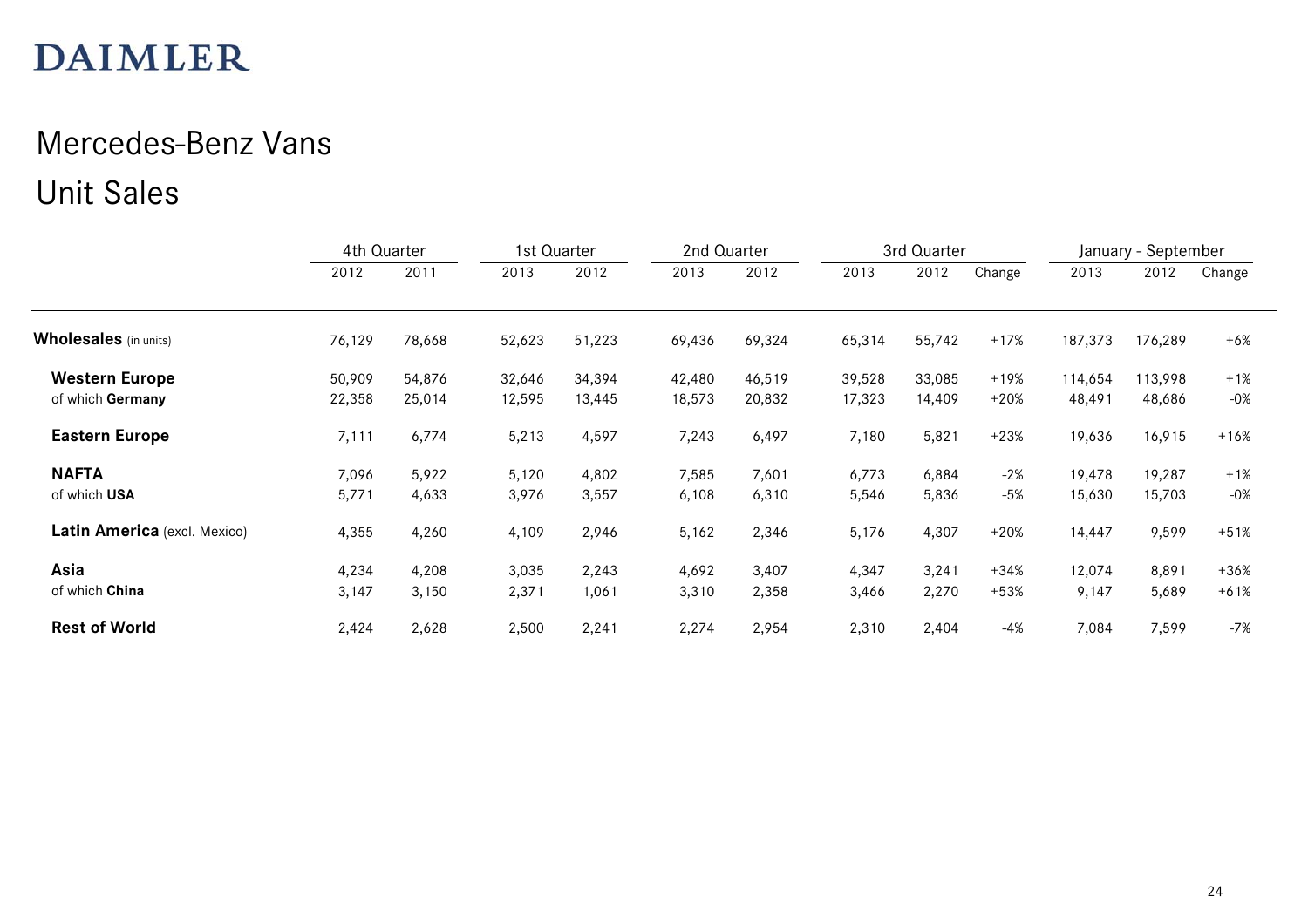# Mercedes-Benz Vans

### Retail Sales and Market Shares

|                                | 4th Quarter |                          | 1st Quarter |                          | 2nd Quarter |                          |        | 3rd Quarter              |             | January - September |                          |             |
|--------------------------------|-------------|--------------------------|-------------|--------------------------|-------------|--------------------------|--------|--------------------------|-------------|---------------------|--------------------------|-------------|
|                                | 2012        | 2011                     | 2013        | 2012                     | 2013        | 2012                     | 2013   | 2012                     | Change      | 2013                | 2012                     | Change      |
| <b>Retail sales</b> (in units) | 71,089      | 74,922                   | 52,752      | 52,131                   | 68,631      | 68,184                   | 66,984 | 58,874                   | $+14%$      | 188,367             | 179,189                  | $+5%$       |
| <b>Western Europe</b>          | 46,468      | 52,144                   | 33,100      | 35,174                   | 43,391      | 46,056                   | 40,879 | 35,891                   | $+14%$      | 117,370             | 117,121                  | $+0\%$      |
| of which Germany               | 22,358      | 25,014                   | 12,595      | 13,445                   | 18,573      | 20,832                   | 17,323 | 14,409                   | $+20%$      | 48,491              | 48,686                   | $-0\%$      |
| <b>Eastern Europe</b>          | 7,329       | 6,920                    | 4,856       | 4,440                    | 6,690       | 5,940                    | 7,139  | 5,911                    | $+21%$      | 18,685              | 16,291                   | $+15%$      |
| <b>NAFTA</b>                   | 7,056       | 5,470                    | 4,896       | 4,293                    | 6,978       | 7,238                    | 6,959  | 7,224                    | $-4%$       | 18,833              | 18,755                   | $+0\%$      |
| of which USA                   | 5,527       | 4,125                    | 3,834       | 3,129                    | 5,649       | 6,147                    | 5,457  | 6,126                    | $-11%$      | 14,940              | 15,402                   | $-3%$       |
| Latin America (excl. Mexico)   | 4,003       | 3,856                    | 4,296       | 2,817                    | 4,672       | 2,928                    | 5,312  | 3,833                    | $+39%$      | 14,280              | 9,578                    | $+49%$      |
| Asia                           | 3,878       | 4,142                    | 3,177       | 3,092                    | 4,411       | 3,247                    | 4,330  | 3,636                    | $+19%$      | 11,918              | 9,975                    | $+19%$      |
| of which China                 | 2,792       | 3,001                    | 2,504       | 2,066                    | 3,199       | 2,249                    | 3,532  | 2,463                    | $+43%$      | 9,235               | 6,778                    | $+36%$      |
| <b>Rest of World</b>           | 2,355       | 2,390                    | 2,427       | 2,315                    | 2,489       | 2,775                    | 2,365  | 2,379                    | $-1%$       | 7,281               | 7,469                    | $-3%$       |
| Market shares* (in percent)    |             |                          |             |                          |             |                          |        |                          |             |                     |                          |             |
| Western Europe** small         | 2.1         | $\overline{\phantom{a}}$ | 3.3         | $\overline{\phantom{0}}$ | 3.3         | $\overline{\phantom{a}}$ | 3.2    | $\overline{\phantom{a}}$ | $+3.2$ pts. | 3.3                 | $\overline{\phantom{a}}$ | $+3.3$ pts. |
| Western Europe** midsize/large | 18.9        | 18.8                     | 16.1        | 17.2                     | 16.1        | 18.0                     | 18.9   | 20.1                     | $-1.2$ pts. | 17.1                | 17.8                     | $-0.7$ pts. |
| Germany midsize/large          | 29.6        | 30.0                     | 24.7        | 25.8                     | 23.5        | 24.7                     | 26.4   | 25.3                     | $+1.1$ pts. | 24.9                | 26.0                     | $-1.1$ pts. |

\* Based on estimates in certain markets.

\*\* Excluding United Kingdom.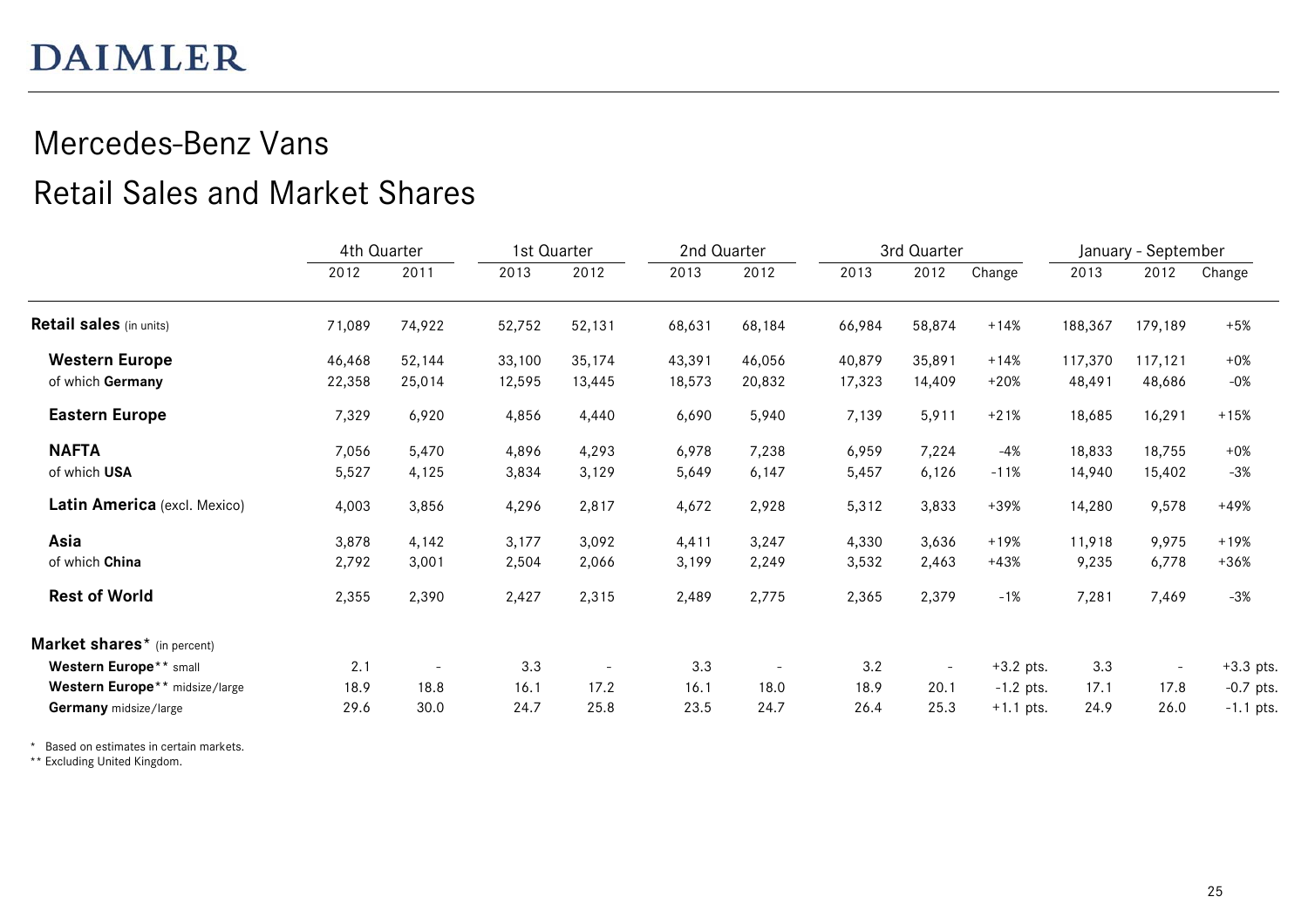#### Daimler Buses

#### Overview

|                                  |         | 4th Quarter |         | 1st Quarter |       | 2nd Quarter |       | 3rd Quarter |        |        | January - September |        |  |
|----------------------------------|---------|-------------|---------|-------------|-------|-------------|-------|-------------|--------|--------|---------------------|--------|--|
|                                  | 2012    | 2011        | 2013    | 2012        | 2013  | 2012        | 2013  | 2012        | Change | 2013   | 2012                | Change |  |
|                                  |         |             |         |             |       |             |       |             |        |        |                     |        |  |
| Unit sales* (units)              | 10,517  | 12,231      | 6,033   | 4,896       | 7,913 | 8,418       | 9,649 | 8,257       | $+17%$ | 23,595 | 21,571              | +9%    |  |
| <b>Production</b> (units)        | 7,935   | 10,810      | 7,358   | 6,370       | 9,269 | 7,872       | 9,488 | 9,207       | $+3%$  | 26,115 | 23,449              | $+11%$ |  |
| <b>Revenue</b> (millions of EUR) | 1,232   | 1,380       | 751     | 730         | 934   | 1,016       | 1,127 | 951         | $+19%$ | 2,812  | 2,697               | $+4%$  |  |
| <b>EBIT</b> (millions of EUR)    | $-21$   | 109         | $-31$   | $-105$      | 27    | $-59$       | 59    | $-36$       |        | 55     | $-200$              |        |  |
| <b>Return on sales (%)</b>       | $-1.7%$ | 7.9%        | $-4.1%$ | $-14.4%$    | 2.9%  | $-5.8%$     | 5.2%  | $-3.8%$     |        | 2.0%   | $-7.4%$             |        |  |

\* Due to the sales structure, retail sales correspond with wholesales.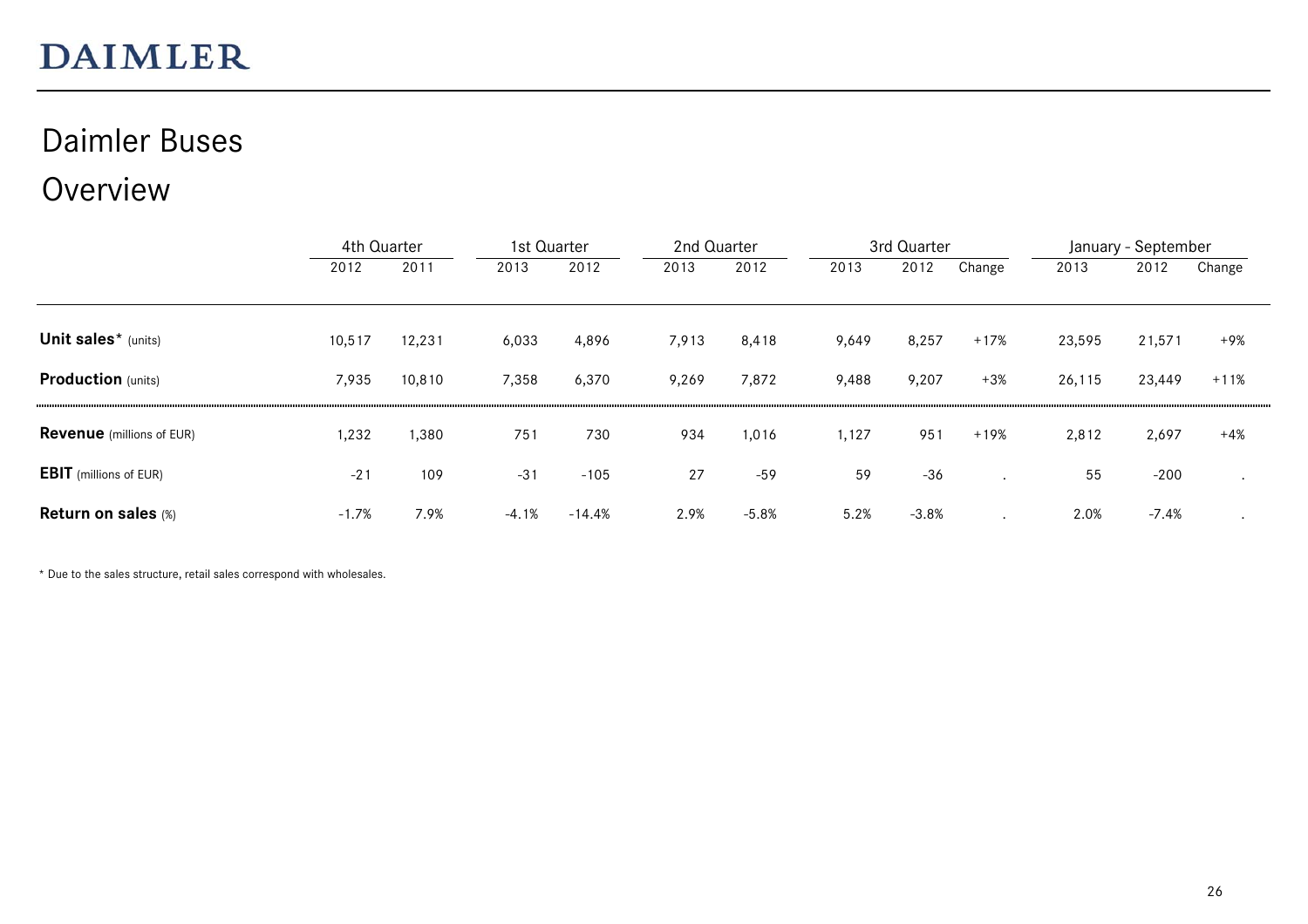### Daimler Buses Unit Sales and Market Shares

|                                          | 4th Quarter |        | 1st Quarter |       | 2nd Quarter<br>3rd Quarter |       |       |       | January - September |        |        |             |
|------------------------------------------|-------------|--------|-------------|-------|----------------------------|-------|-------|-------|---------------------|--------|--------|-------------|
|                                          | 2012        | 2011   | 2013        | 2012  | 2013                       | 2012  | 2013  | 2012  | Change              | 2013   | 2012   | Change      |
| Wholesales* (in units)                   | 10,517      | 12,231 | 6,033       | 4,896 | 7,913                      | 8,418 | 9,649 | 8,257 | $+17%$              | 23,595 | 21,571 | +9%         |
| <b>Western Europe</b>                    | 2,217       | 2,445  | 538         | 632   | 1,488                      | 1,377 | 1,696 | 1,625 | $+4%$               | 3,722  | 3,634  | $+2%$       |
| of which Germany                         | 988         | 984    | 231         | 209   | 503                        | 460   | 573   | 382   | $+50%$              | 1,307  | 1,051  | $+24%$      |
| <b>Eastern Europe</b>                    | 552         | 369    | 447         | 286   | 632                        | 531   | 405   | 322   | $+26%$              | 1,484  | 1,139  | $+30%$      |
| <b>NAFTA</b>                             | 1,253       | 1,392  | 366         | 552   | 712                        | 1,112 | 944   | 1,026 | $-8%$               | 2,022  | 2,690  | $-25%$      |
| of which USA                             | 103         | 178    | 17          | 41    | 7                          | 163   | 22    | 78    | $-72%$              | 46     | 282    | $-84%$      |
| Latin America (excl. Mexico)             | 5,514       | 6,960  | 4,141       | 2,790 | 4,529                      | 4,689 | 5,750 | 4,807 | $+20%$              | 14,420 | 12,286 | $+17%$      |
| Asia                                     | 674         | 657    | 404         | 269   | 349                        | 553   | 435   | 390   | $+12%$              | 1,188  | 1,212  | $-2%$       |
| <b>Rest of World</b>                     | 307         | 408    | 137         | 367   | 203                        | 156   | 419   | 87    | $+382%$             | 759    | 610    | $+24%$      |
| Market shares <sup>**</sup> (in percent) |             |        |             |       |                            |       |       |       |                     |        |        |             |
| Western Europe heavy                     | 30.1        | 26.6   | 30.8        | 27.0  | 29.1                       | 29.6  | 33.5  | 33.9  | $-0.4$ pts.         | 30.9   | 28.5   | $+2.4$ pts. |
| <b>Germany</b> heavy                     | 50.2        | 47.3   | 56.3        | 48.1  | 52.0                       | 56.0  | 56.1  | 44.2  | $+11.9$ pts.        | 54.7   | 49.0   | $+5.7$ pts. |
| <b>Brazil</b> heavy                      | 38.6        | 42.3   | 36.2        | 53.3  | 43.5                       | 51.8  | 45.4  | 45.5  | $-0.1$ pts.         | 40.9   | 49.0   | $-8.1$ pts. |

\* Due to the sales structure, retail sales correspond with wholesales.

\*\* Based on estimates in certain markets.